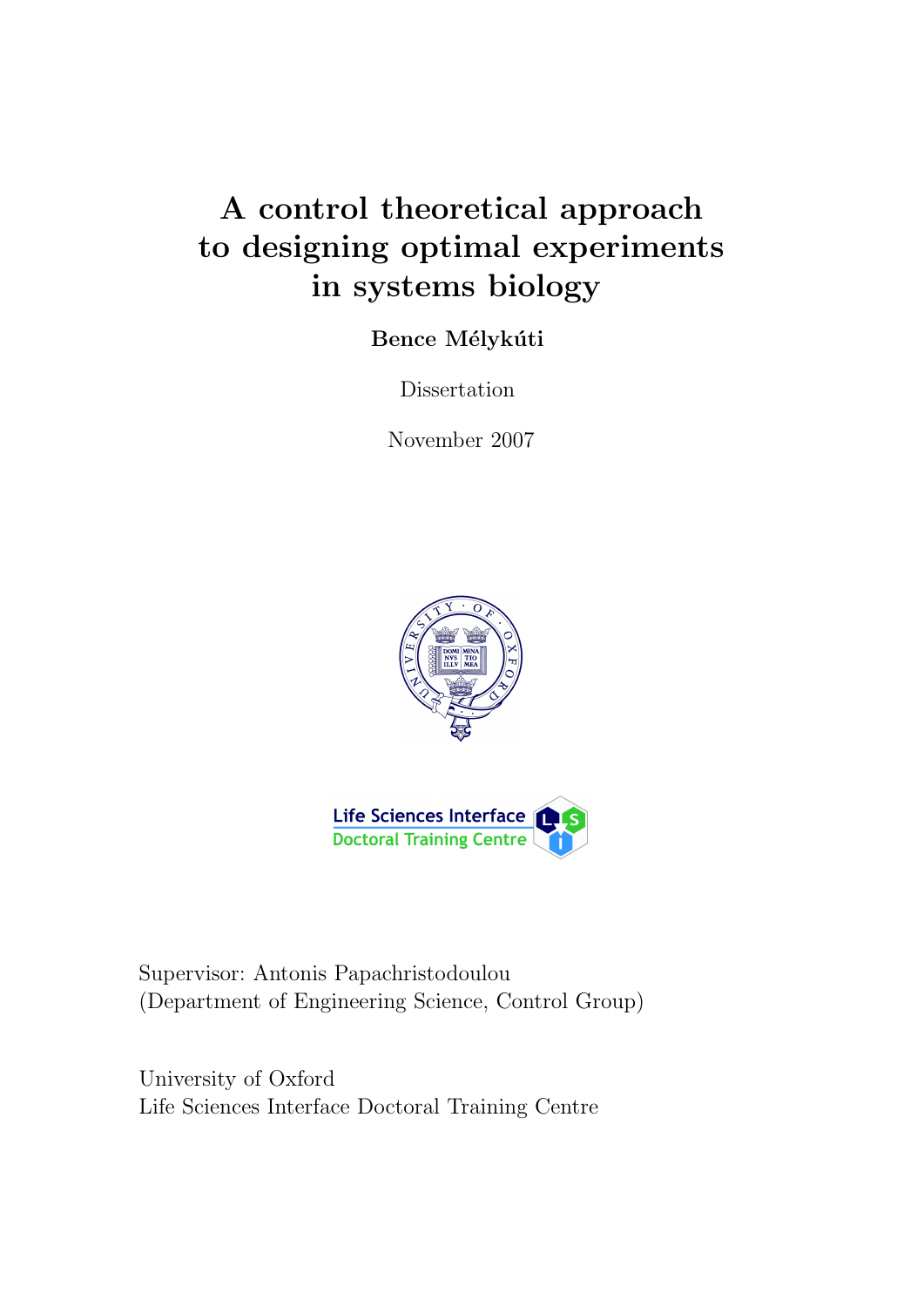#### Abstract

This work contributes to theoretically optimal experiment design for the discrimination of two structurally different ordinary differential equation models of the same systems biological phenomenon that fit a set of experimental data equally well. Optimal experiment here means the external stimulus profile which gives the maximal achievable difference between outputs of the two models in  $L_2$ -norm, in other words, the two models' predictions of measured values are as different as possible. Such experiments can then be used for model invalidation.

Linear model approximations are studied in the theoretical part. A frequency domain based solution and a time domain based solution are presented. A numerical implementation is also considered in which a more rudimentary experiment design is applied to two models of the slug forming chemotaxis of starving Dictyostelium amœbæ.

Although more theoretical work is needed until these results can be put to practical use, the progress is very encouraging, and we expect our methods to lead to substantial savings of time, working hours and expenses in experimental biology.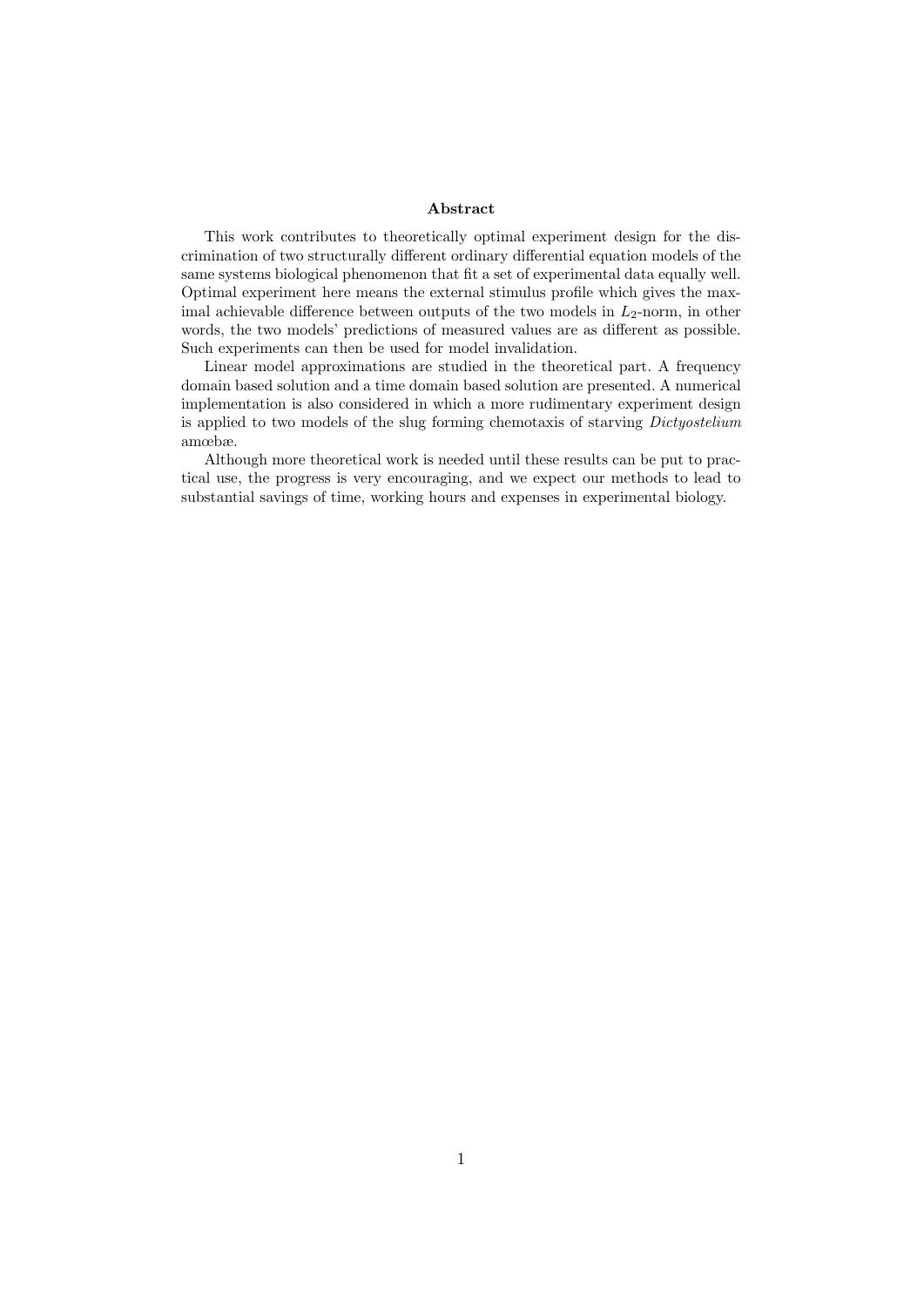## Contents

| $\mathbf{1}$   |     | Introduction                                                                                 | 3              |
|----------------|-----|----------------------------------------------------------------------------------------------|----------------|
| $\bf{2}$       |     | Previous work on optimal experiment design                                                   | $\mathbf{5}$   |
|                | 2.1 |                                                                                              | $\overline{5}$ |
|                | 2.2 |                                                                                              | $\overline{5}$ |
| 3              |     | A control theoretical definition of optimal experiment                                       | 7              |
|                | 3.1 |                                                                                              | $\overline{7}$ |
|                | 3.2 |                                                                                              | 8              |
| 4              |     | Theoretical results                                                                          | 10             |
|                | 4.1 | Optimal input for discrete time linear systems                                               | 10             |
|                | 4.2 |                                                                                              | 11             |
|                | 4.3 | Optimal input for linear systems based on frequency domain investigations                    | 12             |
|                | 4.4 | A bridge between frequency and time domain characterisations                                 | 15             |
|                | 4.5 | Optimal experiment as an optimal control problem $\dots \dots \dots \dots$                   | 16             |
| $5\phantom{.}$ |     | Applications                                                                                 | 19             |
|                | 5.1 |                                                                                              | 19             |
|                | 5.2 | Chemotaxis of starving <i>Dictyostelium discoideum</i>                                       | 20             |
|                | 5.3 |                                                                                              | 22             |
| 6              |     | Discussion and directions for future research                                                | 27             |
|                | 6.1 | The nonlinear case $\dots \dots \dots \dots \dots \dots \dots \dots \dots \dots \dots \dots$ | 27             |
|                | 6.2 | A different problem formulation with the Hankel operator $\dots \dots$                       | 28             |
|                | 6.3 |                                                                                              | 28             |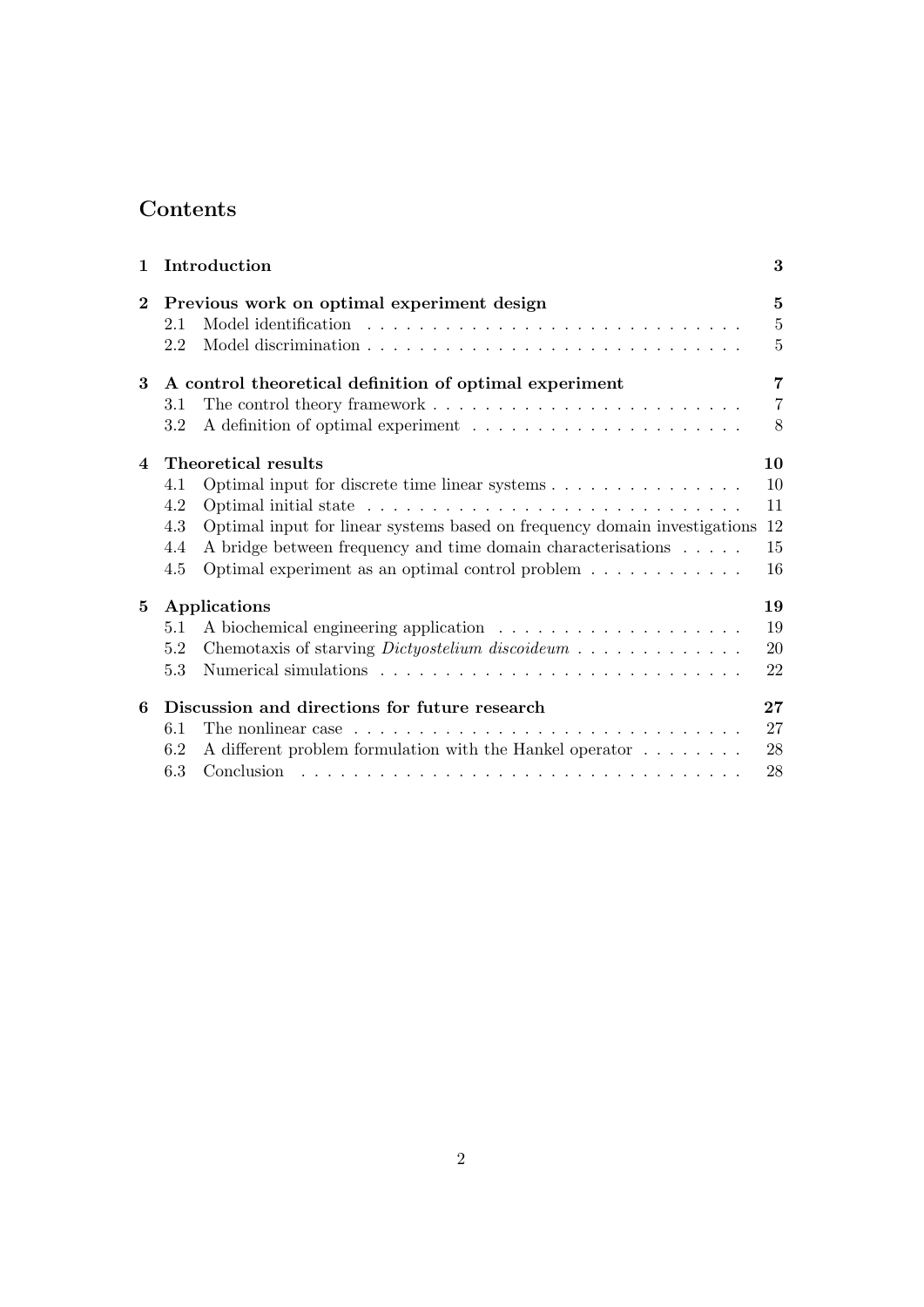## 1 Introduction

'During the past 30 years biology has become a discipline for people who want to do science without learning mathematics.' Marvin Cassman et al. (2005)

Mathematical modelling has become an indispensable tool of modern systems biology. The meaning of understanding molecular biological phenomena, protein interactions, metabolic pathways, or the regulation of gene expression is changing: the community is less satisfied with qualitative descriptions, and increasingly searches for quantitative, mathematical descriptions.

Given observed data from experimental measurements, scientists propose hypothetical models that describe the behaviour of a biological system in terms of mathematical equations. (In this work we investigate solely ordinary differential equation models.) Of course a newly proposed model will fit the data at hand, bar small deviations that will have been said to be caused by 'noise': external effects, the inherent discrete stochastic nature of chemical reactions, and inaccuracies of measurements.

Other experiments carried out on the same system will unavoidably lead to new data, and will potentially inspire the formulation of new models. Consequently, myriads of models may be proposed to describe the same biological system.

The emergence of new data will certainly lead to the invalidation of some models if they no longer fit all the data that has been produced. Still, several seemingly equally good, but structurally different models may explain the data. If they were all intended to describe the same phenomenon, then all but at most one of them is incorrect.

One cannot ever validate a model. A model can fit all the data we have, it can be tested against its predictions, but still one can never be sure that it is the correct model. For validation some evidence would be needed that the model will fit all possible experimental measurements. This seems impossible: we have no idea how such evidence could be found.

However, one can prove a hypothetical model incorrect by an appropriate experiment (if it is incorrect indeed).

Hence the progress of systems biology follows a regular pattern: model identification (model fitting) is followed by model discrimination and model invalidation. As the proposal of new models may continue indefinitely, these steps close into a circle.

A basic form of model invalidation is the comparison of two competing models in an experiment, when one wishes to reject the incorrect one and (at least temporarily) accept the other one (which seems correct at the time of the experiment).

Traditionally these experiments are designed using heuristic approaches: experience, expert knowledge, intuition, or simple analyses (Feng and Rabitz, 2004). As the development of new measurement techniques and the conducting of experiments themselves are often laborious and costly, it is well worth designing them more rigorously, such that they are most informative, most discriminating.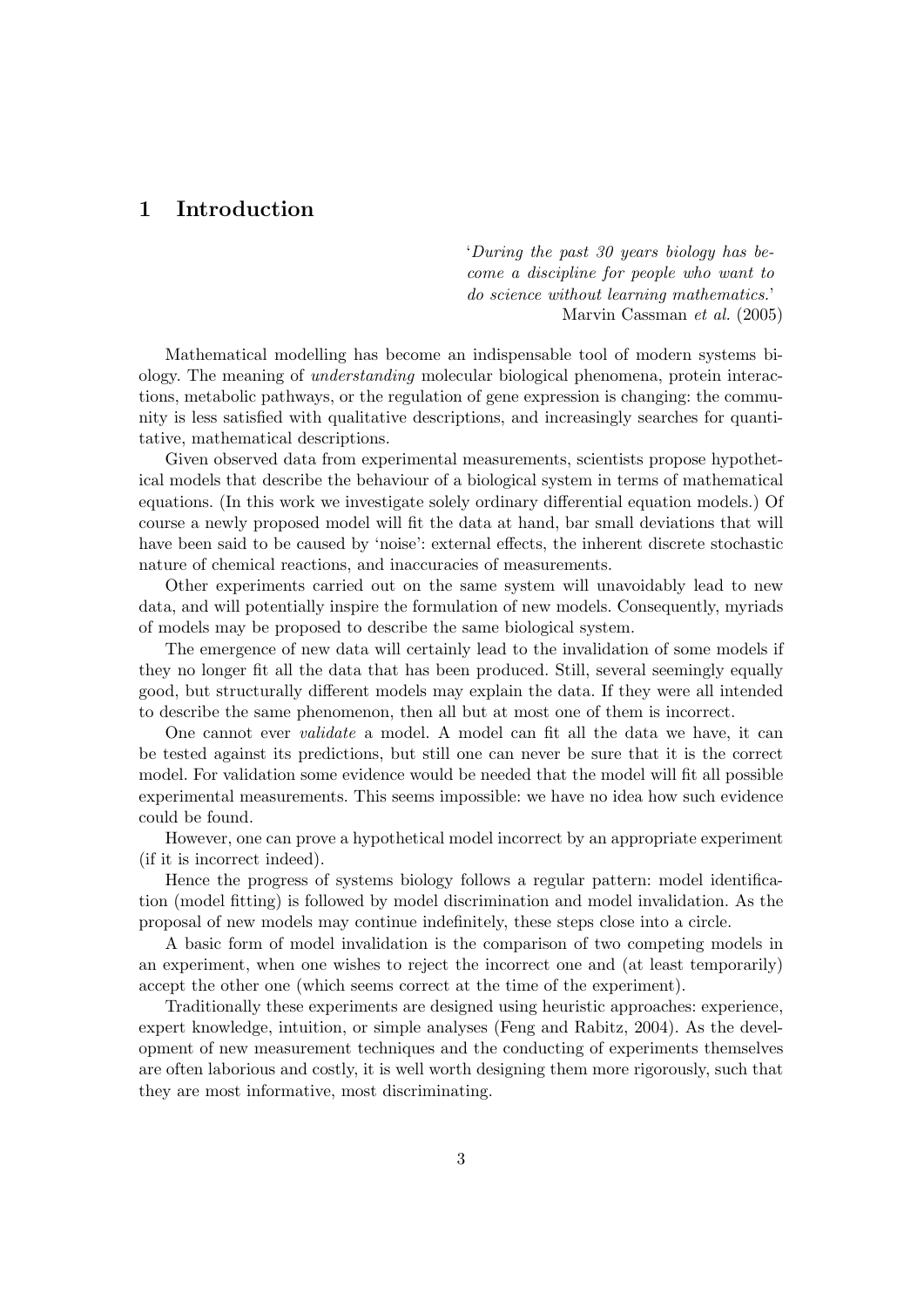In this work we describe an approach to defining and designing optimal experiments, that is, experiments that are the best (in some mathematically defined but practically meaningful way) at discriminating between two competing models. The key idea, in a control theoretical terminology, is to find an input profile which maximises the difference between the outputs of the two models. This remark immediately shows that our methods require that the cellular system can be stimulated from outside.

As the reader could have gathered, our approach will be an abstract mathematical one. We will try to contradict the hidden claim of the introductory quote, and prove that mathematics can indeed give a lot of insight into biology. We believe that only mathematical abstraction offers the generality we will be able to develop in this work: our results apply to various settings, not only to one certain biological system as in a case study.

The structure of this work is the following. Section 2 gives a quick review of the related scientific literature. Section 3 gives our definition of optimal experiment. Then in Section 4 we develop approaches to finding the optimal input profile. All our theoretical results are presented in this section. Computer implementation of these results are considered in Section 5 on a case study. Conclusions are drawn in the final section, where directions for further investigations are also given (Section 6).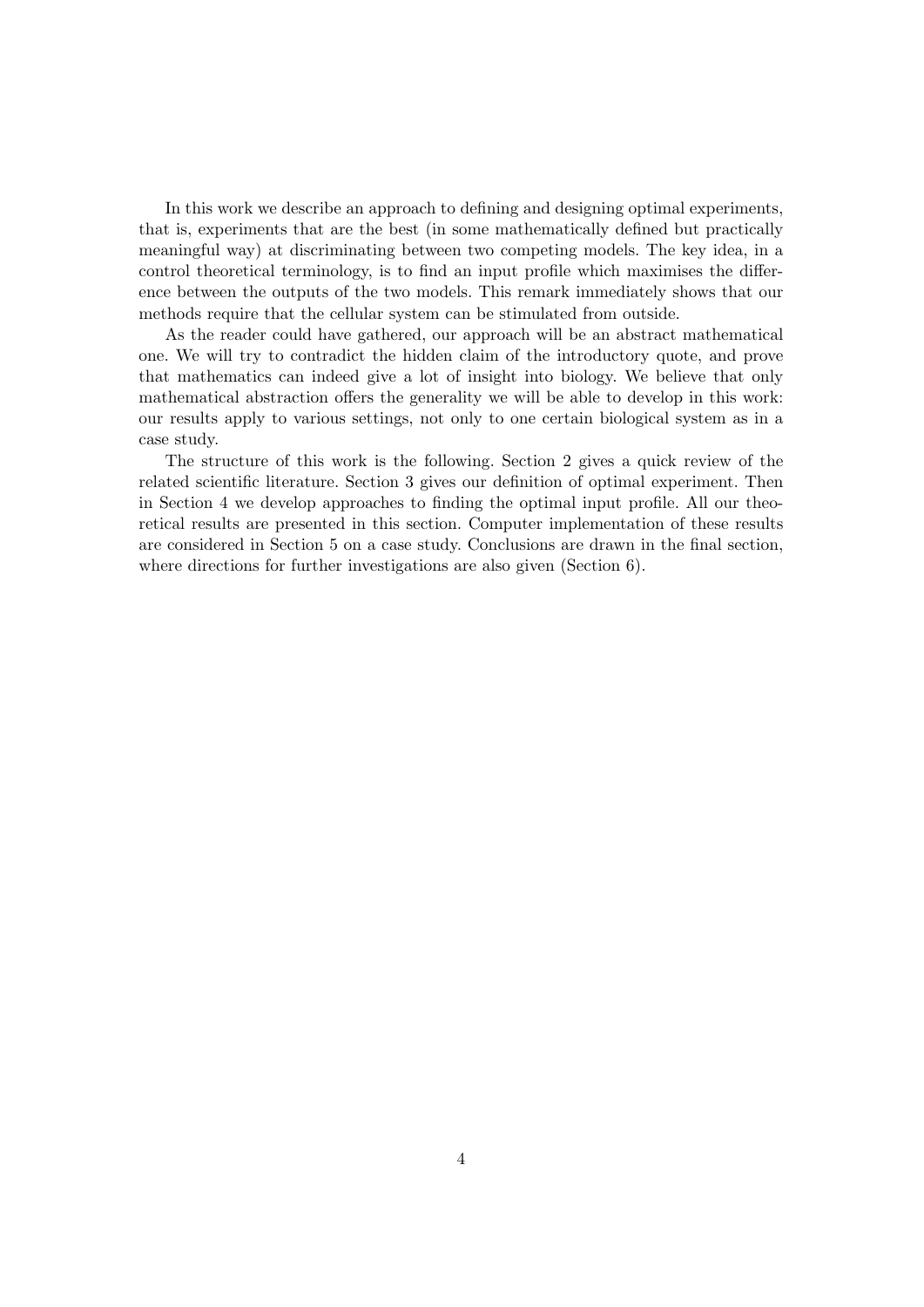## 2 Previous work on optimal experiment design

#### 2.1 Model identification

Model identification is a central topic in experiment design literature. It is concerned with the question of what experiment is most informative about the model structure. We do not consider this question in our work which focuses on model discrimination, thus advise the interested reader to find references in the work by Chen and Asprey (2003).

Kremling et al. (2004) identified three different problems in (metabolic or genetic) network identification. *Identifiability* is concerned with the question whether model parameters are uniquely determined by the particular model and an input-output experiment. *Parameter estimation* means the determination of certain parameters such that the difference between measured and predicted output is minimal. The accuracy of parameters is usually derived from confidence intervals of the estimated parameters.

The third problem is sometimes also called *practical identifiability* to emphasise that identifiability in itself does not necessarily imply that accurate estimates can be gained from noisy measurements (Gunawan et al., 2006).

The standard method to solve this third problem uses the Fisher information matrix (FIM). The FIM measures the informativeness of noisy measurement data for estimating the model parameters. Its inverse provides a lower bound for the variances of parameter estimates (or equivalently, the upper bound for accuracy) through the Cramer-Rao inequality.

The two most successful FIM-based optimality criteria are called D-optimality and A-optimality. D-optimality aims to maximise the informativeness of data by maximising the determinant of the FIM, which corresponds to the volume of the information hyperellipsoid. A-optimal design aims to reduce the hyperellipsoid of uncertainty in parameter estimates, which is measured by the sum of parameter variances. (Gunawan *et al.*, 2006)

Barrett and Palsson (2006) studied a specific experiment design question: what transcriptional factors one should knock out in an organism such as Escherichia coli to learn the most of the connections in the transcriptional regulatory network (TRN). The increased interest in some automation in experiment design in TRN reconstruction (or generally, biochemical network reconstruction) stems from the recent emergence of metagenomics and environmental sequencing, which provides unprecedented amount of raw data about such, so far unknown networks.

After skimming the surface of the model identification problem, we turn to previous studies looking into the problem of having more than one model. This is the issue we intend to study in the current work.

#### 2.2 Model discrimination

In a relatively early work Bardsley, Wood, and Melikhova (1996) investigated the problem how one should space measurements through time to perform an optimal discriminating experiment. They compared uniform spacing to geometric progression of points in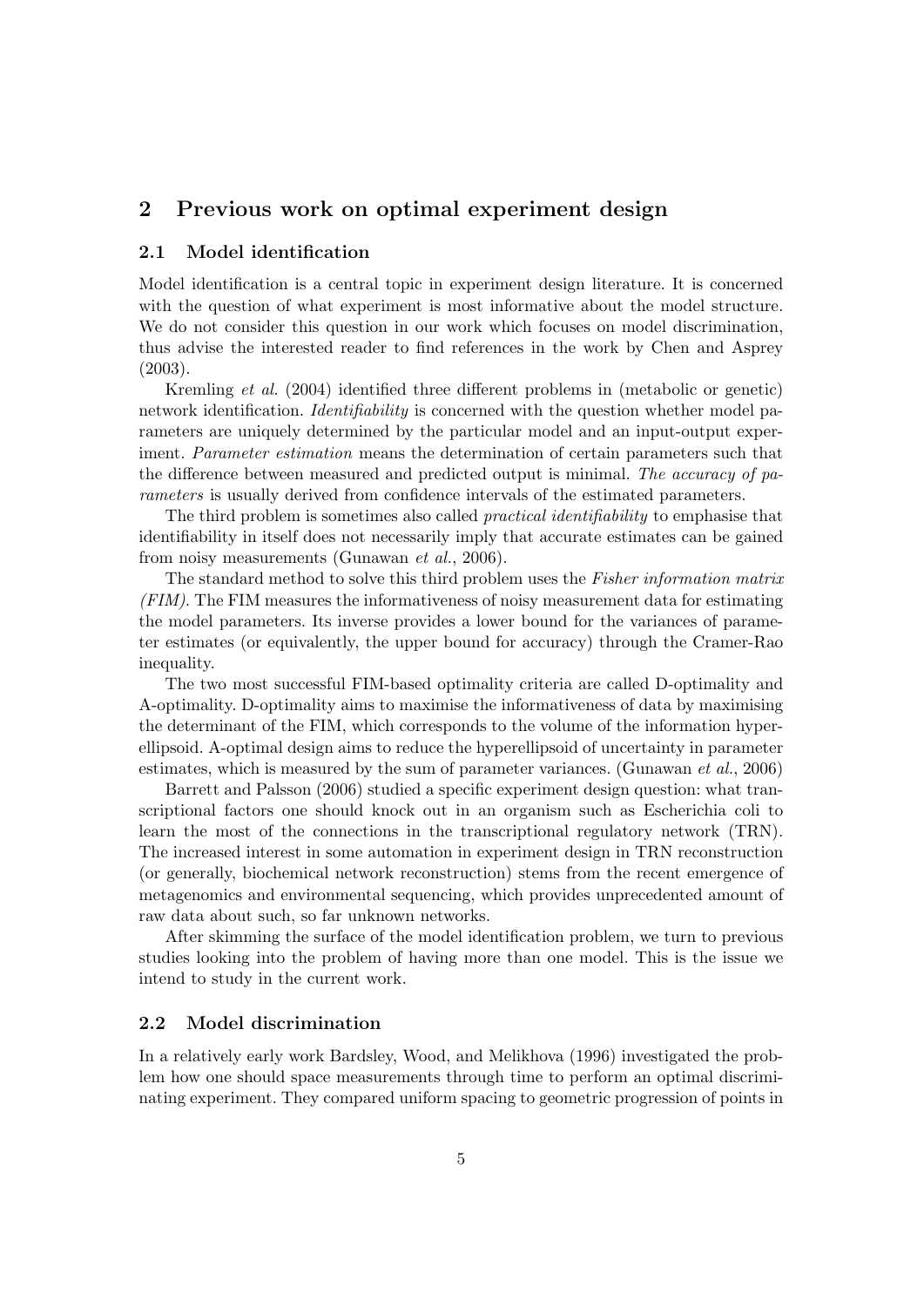time, and to uniform spacing on the y-axis (and whatever time distribution this implies).

Kremling et al. (2004) presented three methods for optimal discriminating experiment design, and compared them on a test example.

Their first method uses the largest possible change in system input. This rudimentary approach compares the effects of abruptly changing one of several inputs at one time. The optimal experiment is the one in which the change in one input channel leads to the largest difference between output functions.

The second method replaces models with their linearised counterparts. It uses a sinusoid input with a frequency that discriminates the phase shifts of the two models the most, according to their Bode plots. We will consider very similar approaches in Section 5.3.

The third one is based on a method developed by Chen and Asprey (2003). It aims to bring the states of the two models as apart as possible, but in a way that if the measurement error of a state variable is large, then the difference of these states contribute less to the objective function.

They concluded that no single method can be recommended: the best choice strongly depends on the circumstances (possibilities to stimulate the system and to make high quality measurements).

Chen and Asprey (2003) reviewed different approaches to model discrimination before introducing theirs. The Bayesian approach assigns prior probabilities to each model (such that they sum to one), and updates these after each experiment. When one probability becomes sufficiently large compared to others, then the corresponding model is judged to be the best. A frequentist approach and a dynamic discrimination problem are also discussed.

These methods are aimed at inferring the most from noisy measurements. Our investigation follows a slightly different direction. Our models are deterministic, that is, we do not take account of measurement noise directly. Instead, we try to make the outputs of the two models as different as possible to ensure that even a noisy measurement has a good chance of discriminating between them.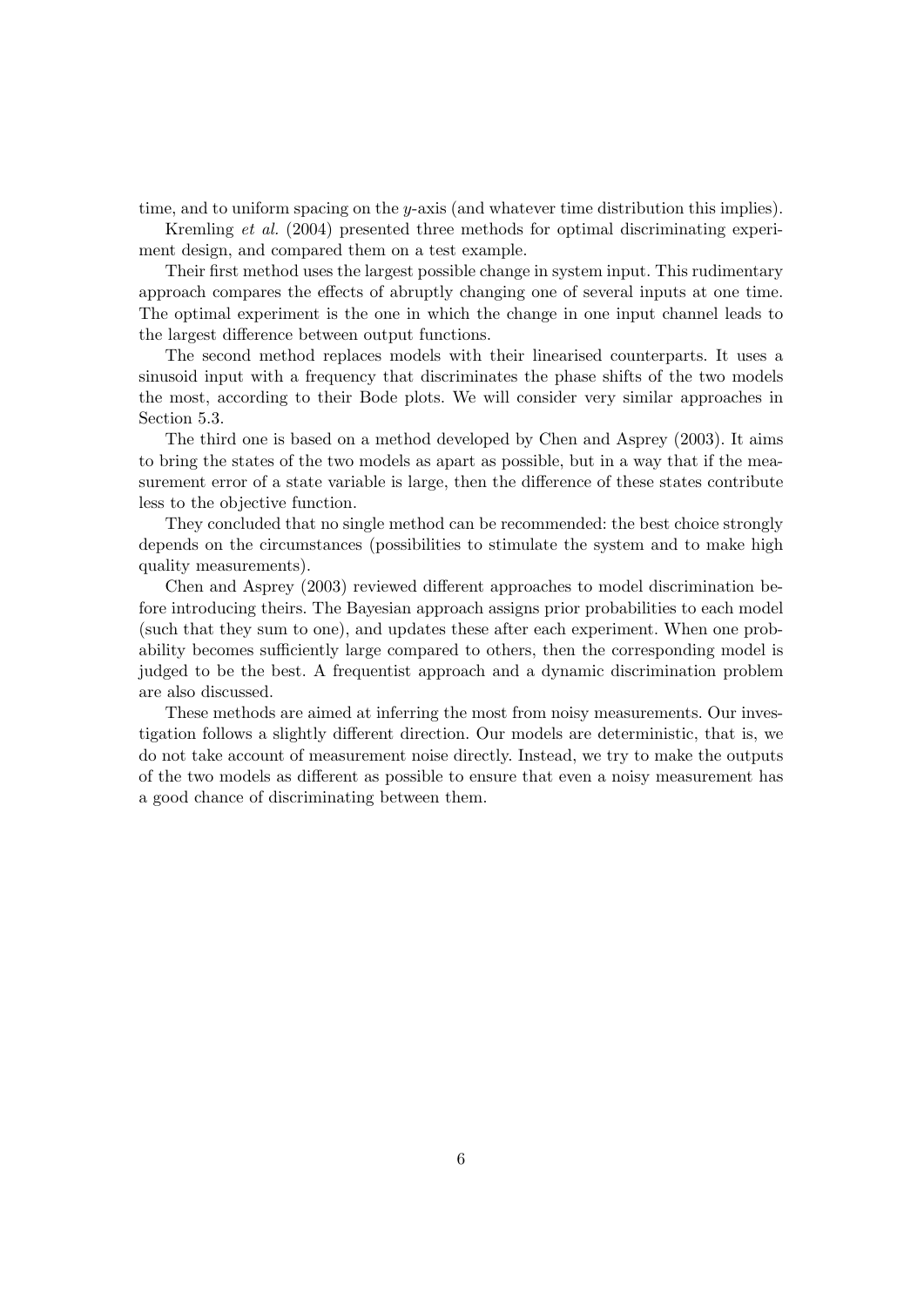## 3 A control theoretical definition of optimal experiment

#### 3.1 The control theory framework

Systems and control theory is an interesting and challenging application driven field of mathematics, which builds on various other areas, including linear algebra, functional analysis, complex analysis, Fourier integrals and ordinary differential equations (ODEs).

Control theory looks at systems as a triple of functions: the state of the system, the input and the output. All of them are functions of time, and are dependent on one another.

Throughout this work we assume continuous time (as opposed to discrete time), and a fixed starting point (we do not allow the input function to be non-zero before this starting time). We label the starting point with 0. The notation for the three functions are

$$
u: [0, \infty[ \rightarrow \mathbb{R}^q \text{ for the input},
$$
  

$$
x: [0, \infty[ \rightarrow \mathbb{R}^n \text{ for the state, and}
$$
  

$$
y: [0, \infty[ \rightarrow \mathbb{R}^p \text{ for the output.}
$$

For each  $t$  we write the values as column vectors.

In our investigations the abstract mathematical notion system is the model of the biological system, and the coordinates of the state function are some of the quantitative characteristics of the biological system. The output function represents the measurements the experimentalist would carry out. The stimuli or perturbations the experimentalist can introduce to the system during the experiment (e.g. influxes of nutrients) are modelled by the input function.

The relations of these three functions are typically described by systems of ODEs, which is in correspondence with many biological models.

In our simplest case these ODEs are time invariant linear systems, that is, for some matrices  $A \in \mathbb{R}^{n \times n}$ ,  $B \in \mathbb{R}^{n \times q}$  and  $C \in \mathbb{R}^{p \times n}$ ,

$$
\begin{array}{rcl}\n\dot{x}(t) & = & Ax(t) + Bu(t), \\
y(t) & = & Cx(t).\n\end{array} \tag{1}
$$

For mathematical simplicity we assume that the input does not affect the output directly through the usual  $+Du(t)$  term  $(y^*(t) = Cx(t) + Du(t))$ , because even if this was the case in reality, such a measurement would inform us about  $y$ : with known  $u$ and D,

$$
y(t) = Cx(t) = y^*(t) - Du(t)
$$

can easily be determined. The argument in other words is that even if the input influx contains the same chemical agents that are measured as output, we can subtract the known input from the measurement so we can infer the actual system output.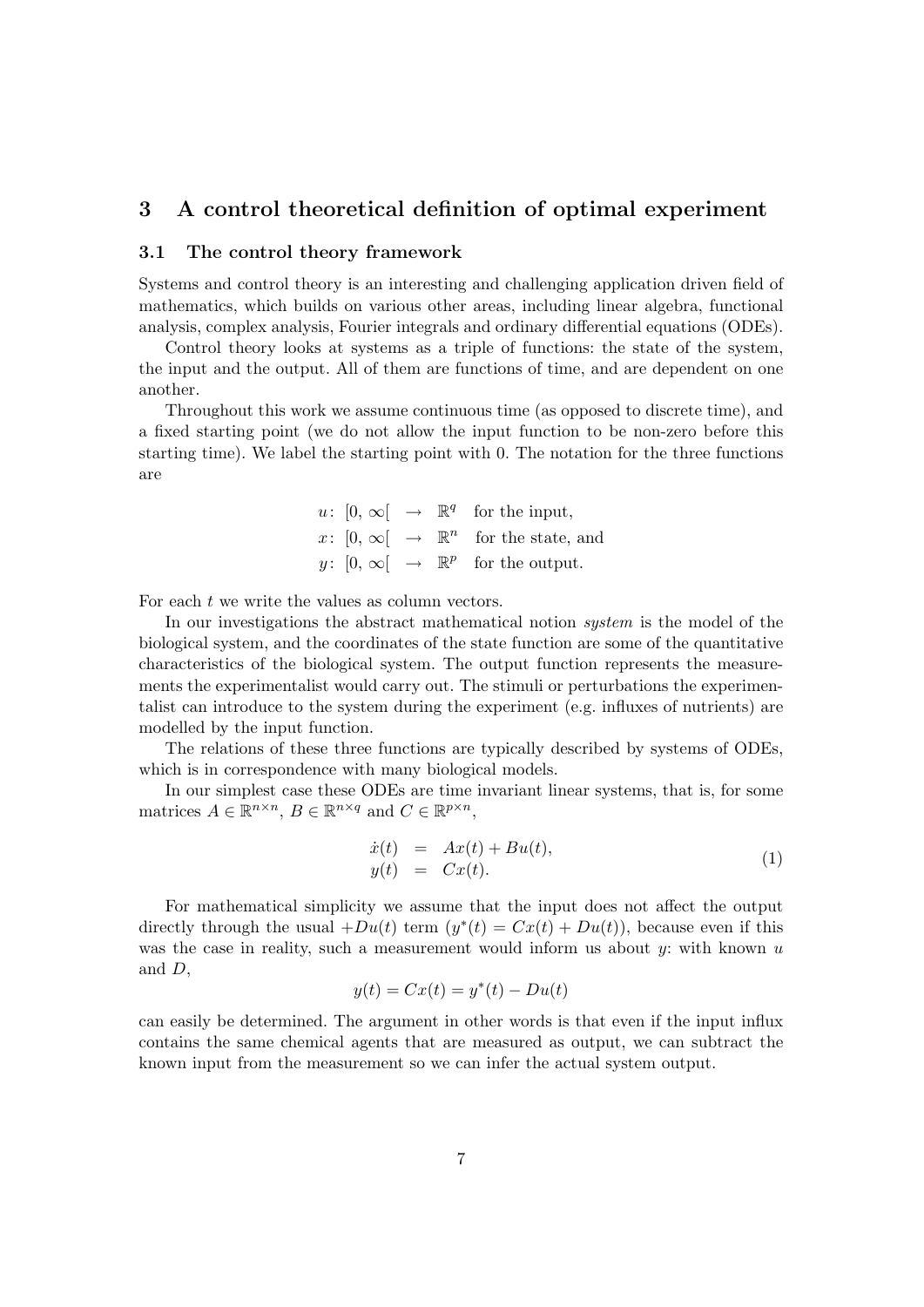We will need the 2-norm (or  $L_2([0,\infty])$ -norm) of functions u and y which is defined as the square root of the square integrals of Euclidean lengths of function values:

$$
||u||_2 = \left(\int_0^\infty \sum_{i=1}^q u_i(t)^2 dt\right)^{\frac{1}{2}},
$$
  

$$
||y||_2 = \left(\int_0^\infty \sum_{i=1}^p y_i(t)^2 dt\right)^{\frac{1}{2}}.
$$

#### 3.2 A definition of optimal experiment

The competing model discrimination problem can be formulated in the following way. We have two system descriptions (the two models), the first one with matrices  $A_1 \in \mathbb{R}^{n_1 \times n_1}$ ,  $B_1 \in \mathbb{R}^{n_1 \times q}$  and  $C_1 \in \mathbb{R}^{p \times n_1}$ , the other one with  $A_2 \in \mathbb{R}^{n_2 \times n_2}$ ,  $B_2 \in \mathbb{R}^{n_2 \times q}$  and  $C_2 \in \mathbb{R}^{p \times n_2}$ :

$$
\dot{x}_1(t) = A_1 x_1(t) + B_1 u(t), \qquad x_1(0) = 0,
$$
  
\n
$$
y_1(t) = C_1 x_1(t),
$$

and

$$
\dot{x}_2(t) = A_2 x_2(t) + B_2 u(t), \qquad x_2(0) = 0,
$$
  

$$
y_2(t) = C_2 x_2(t).
$$

Most importantly, since we have only one experimental setup in reality, the input  $u$  is identical in the two systems. Coordinates of the output are the experimental measurements.

We assume that both  $A_1$  and  $A_2$  matrices are *Hurwitz*, that is, all their eigenvalues have negative real part, hence they define asymptotically stable systems.

Note that in biological applications one typically cannot assume linearity; biological systems are usually described by nonlinear ODEs. Keeping this in mind, we will treat the linear model as an entry level to the really relevant nonlinear case.

Optimality of the experiment is defined by the criterion of greatest achievable difference between the outputs  $y_1$  and  $y_2$ . More precisely, we assume that the two systems have a common steady state. In the linear case this always hold with the steady state zero. We aim to maximise the difference of  $y_1$  and  $y_2$  in 2-norm ( $||y_1 - y_2||_2$ ) over the set of inputs u with some positive, fixed 2-norm. One can simply assume  $||u||_2 = 1$  by appropriate scaling.

The rationale behind this definition is that we assume measurements can be made periodically during the experiment thus they yield a measurement curve by interpolation.

Our aim will be to derive a method to find such an optimal  $u$  input function given the two system descriptions.

Experiments can only be done on a bounded time horizon, so  $u$  should ideally have compact support, but we sometimes ease this requirement, and only require that  $u$  is 'very small' after a positive time bound.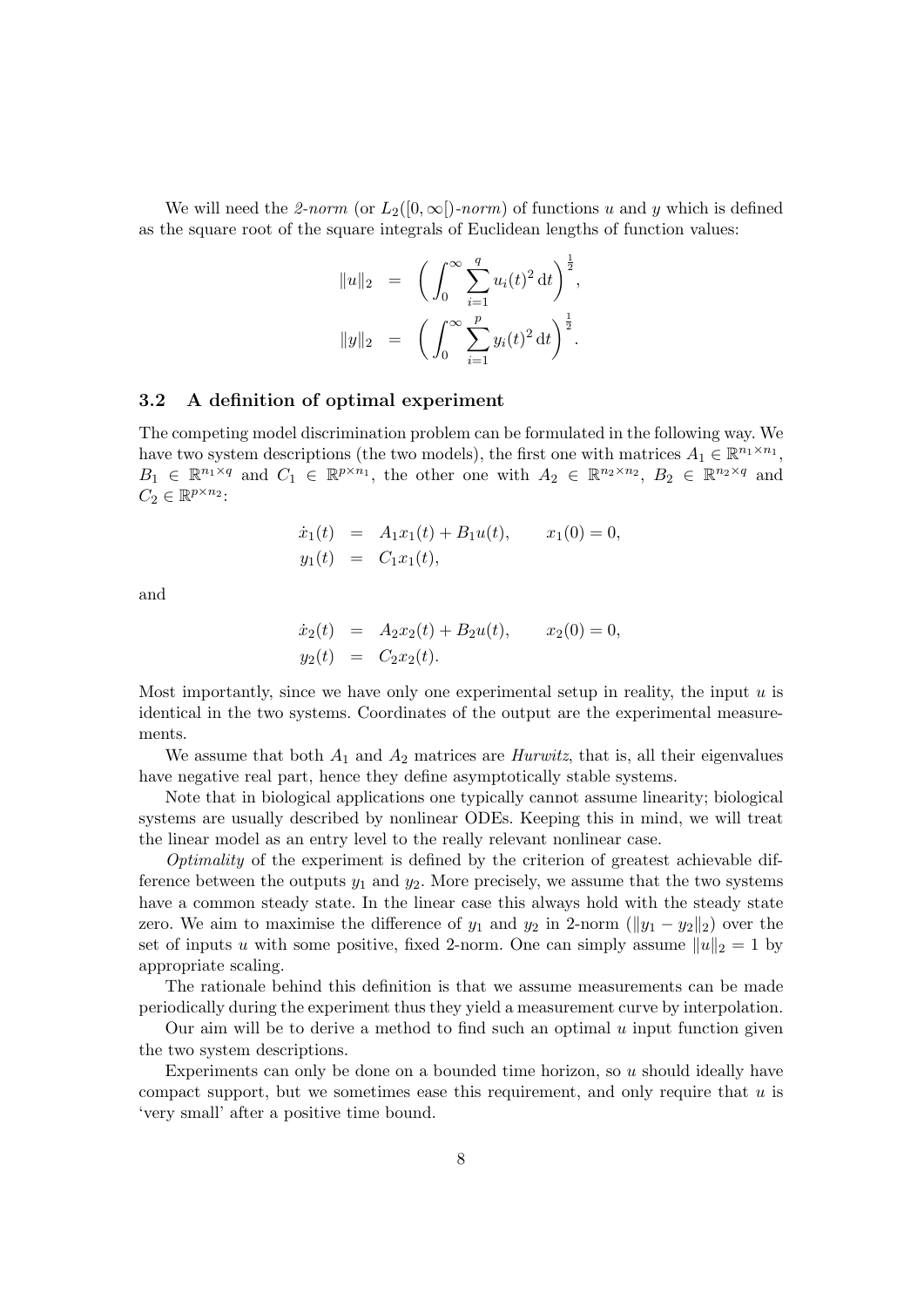Our assumption of identical steady states incorporates that we do not intend to observe differences between the two potential descriptions on the long run, after they have reached their respective (in the nonlinear case potentially new, and different) steady states, but during the transient period before their return to the common steady state.

An important observation is that one can fuse the two alternative models to get one system of the form (1), of which the state is the concatenation of  $x_1$  and  $x_2$ , the input is the common input, and the output is the difference of the two outputs:

$$
x = \begin{pmatrix} x_1 \\ x_2 \end{pmatrix}, \qquad A = \begin{bmatrix} A_1 & 0 \\ 0 & A_2 \end{bmatrix}, \qquad B = \begin{bmatrix} B_1 \\ B_2 \end{bmatrix}, \qquad C = [C_1 - C_2]. \tag{2}
$$

Trivially, if  $A_1$  and  $A_2$  are Hurwitz matrices, so is  $A$ .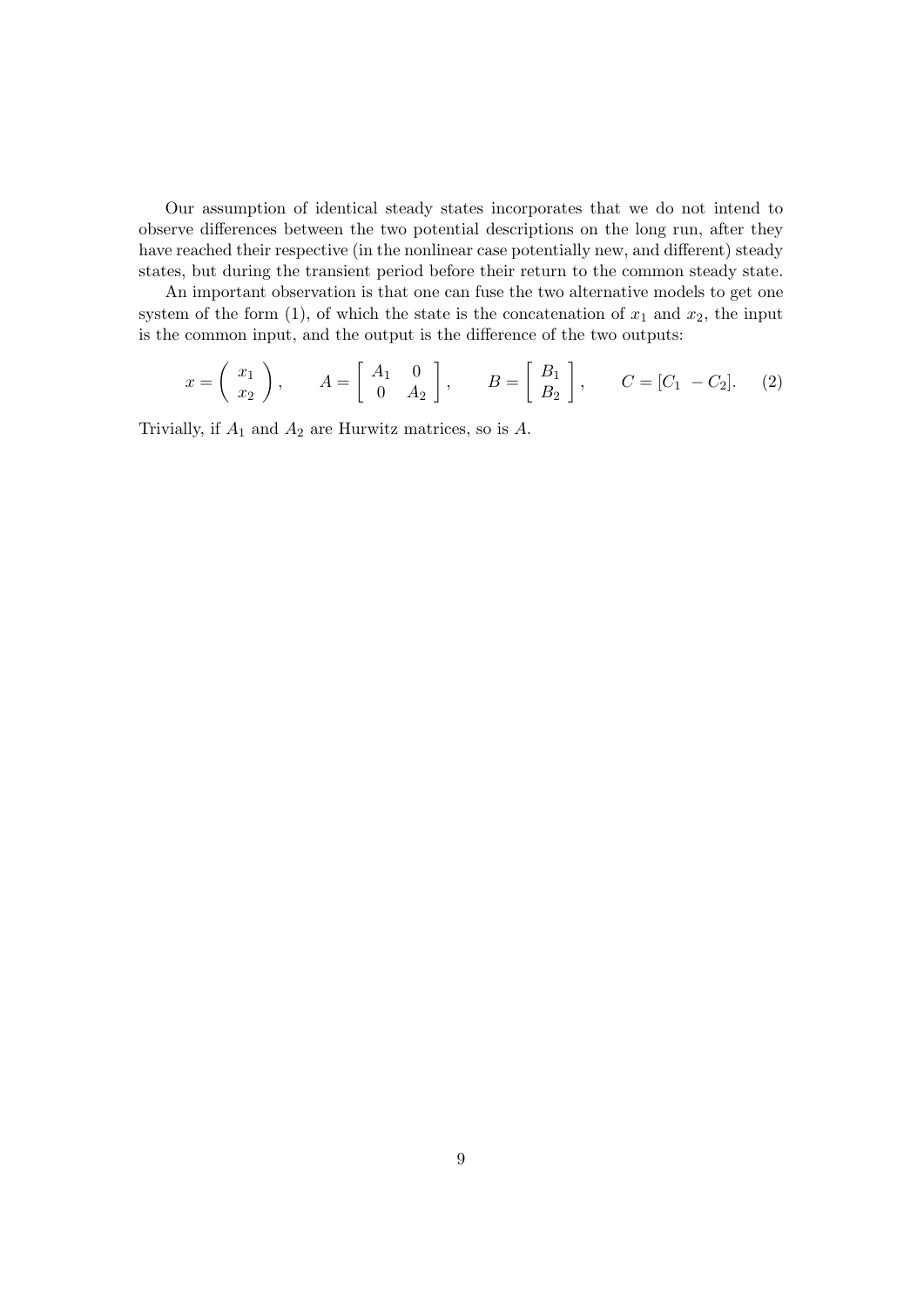## 4 Theoretical results

We start our investigations with two simpler problems. First, we discuss optimal input for discrete time linear systems. Then we move on to continuous time, but initially will only look for optimal initial state with zero input. The second one is a good starting point from a theoretical viewpoint, however one has to be aware that it is not easily applicable in practice.

#### 4.1 Optimal input for discrete time linear systems

Discrete time description can be used as an approximation to continuous time models. It is in standard textbooks how one can rewrite a continuous time linear system in discrete time. For example, the work by Franklin, Powell, and Emami-Naeini (1994) explains this technique (p 634).

The linear system in discrete time takes the form

$$
x(k+1) = Ax(k) + Bu(k), \t x(0) = 0,\n y(k) = Cx(k), \t (3)
$$

with the hidden internal structure given by (2). Here the output can be explicitly written down as a function of the input: for any positive integer  $N$ ,

$$
\begin{pmatrix} y(N) \\ y(N-1) \\ \vdots \\ y(2) \\ y(1) \end{pmatrix} = \begin{bmatrix} CB & CAB & \dots & CA^{N-2}B & CA^{N-1}B \\ CB & & & CA^{N-2}B \\ & & & & \vdots \\ 0 & & & & CB \end{bmatrix} \begin{pmatrix} u(N-1) \\ u(N-2) \\ \vdots \\ u(1) \\ u(0) \end{pmatrix},
$$

or

$$
y = Gu
$$

for short (here we do not indicate dependency on  $N$ ). The optimal input problem has to be formulated on a finite time horizon, and it becomes a finite dimensional optimisation problem,

$$
\max_{u} y^T y,
$$

$$
u^T u = 1,
$$

 $y^T y = u^T G^T G u.$ 

and obviously,

It will turn out that finding the optimal initial state in continuous time involves a very similar optimisation. It will be shown in the forthcoming section how this optimum can be found, therefore we spare the discussion here.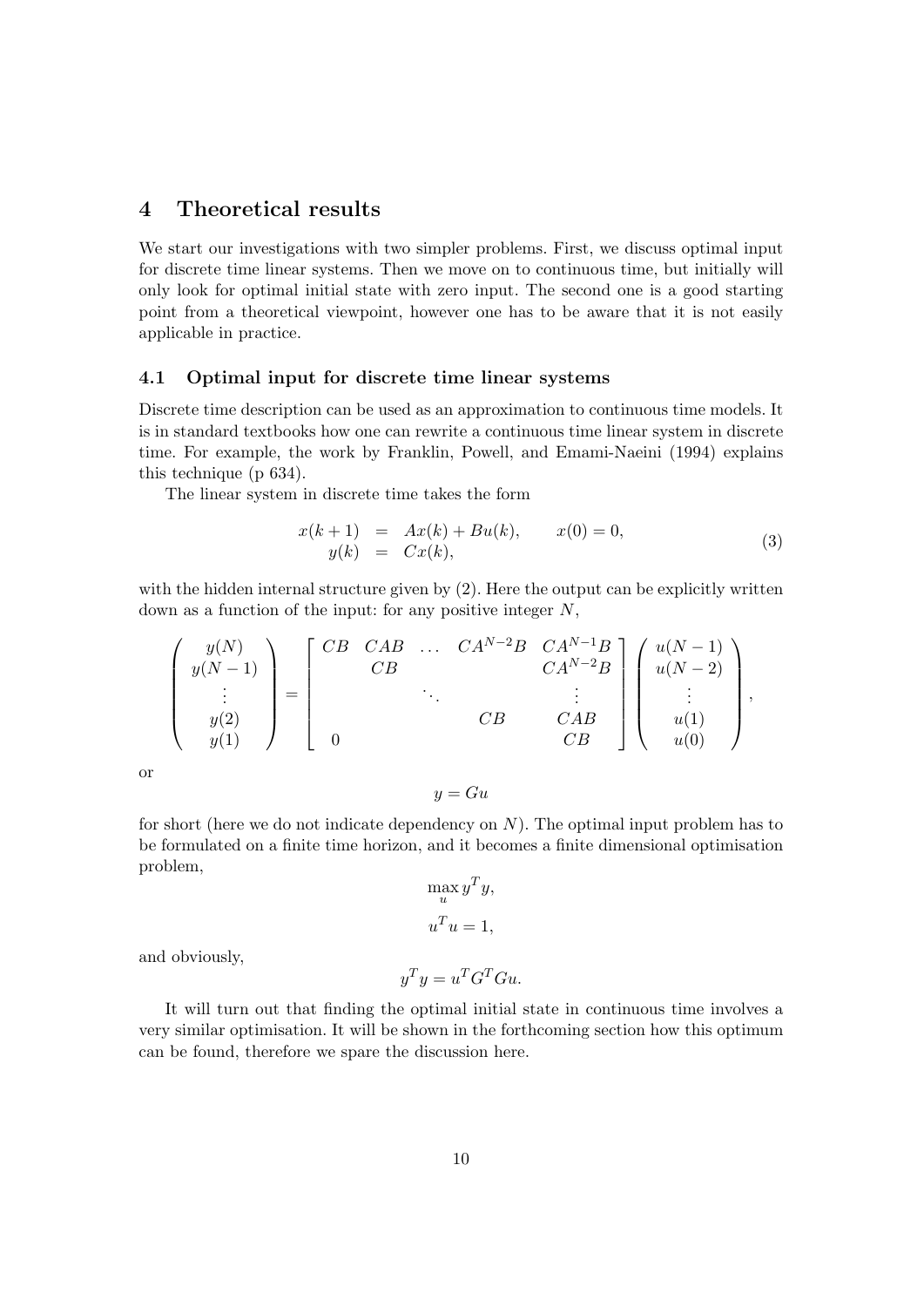#### 4.2 Optimal initial state

Now we wish to find the best common initial state for the two systems, that is the one which differentiates the outputs of the two models as much as possible in case of zero input  $(u = 0)$ .

This is rather straightforward using standard theory (see e.g. Dullerud and Paganini (2000)). We use the formulation of (2): for some  $x_0 \in \mathbb{R}^n$  initial value

$$
\begin{array}{rcl}\n\dot{x}(t) & = & Ax(t), & x(0) = \binom{x_0}{x_0} \\
y(t) & = & Cx(t).\n\end{array} \tag{4}
$$

Here we have to assume that the sizes of  $A_1$  and  $A_2$ , and  $C_1$  and  $C_2$  are equal.

One defines the *observability gramian* of  $(C, A)$  by

$$
Y_o := \int_0^\infty e^{A^T \tau} C^T C e^{A \tau} d\tau.
$$

It is almost trivial that  $Y_o$  is positive semi-definite, and the 2-norm of the output y (the so-called energy) is given by

$$
||y||_2^2 = {x_0 \choose x_0}^T Y_o {x_0 \choose x_0}.
$$

Hermitian complex (or symmetric real) matrices can be diagonalised with base transformations with unitary (respectively, orthogonal) matrices. The diagonalisation paves the way to the definition of the square root of such matrices.

Now let us consider the observability ellipsoid

$$
\mathcal{E} := \left\{ Y_o^{\frac{1}{2}} \begin{pmatrix} x_0 \\ x_0 \end{pmatrix} \middle| x_0 \in \mathbb{R}^n, \ |x_0| = 1 \right\}.
$$

Since  $Y<sub>o</sub>$  is positive semi-definite, this set is an ellipsoid indeed. Let

$$
\mu_1 \geq \mu_2 \geq \cdots \geq \mu_{2n} \geq 0
$$

be the eigenvalues of  $Y_o^{\frac{1}{2}}$ , and

 $v_1, v_2, \ldots, v_{2n}$ 

be their corresponding unit-length eigenvectors. Then the  $v_i$  give the directions of the principal axes of the ellipsoid, and the  $\mu_i$  the length of each axis.

Ideally, the eigenvector corresponding to the biggest non-zero eigenvalue  $(v_1)$  would give the optimal initial state. In our case we have to restrict the observability ellipsoid  $\mathcal E$ to the *n*-dimensional subspace  $\{ \begin{pmatrix} y \\ y \end{pmatrix}$  $y(y \mid y \in \mathbb{R}^n)$ , which restriction gives an ellipsoid again.

Although we do not give further details, this idea can be followed to derive the solution (Papachristodoulou and El-Samad, 2007).

Finding the optimal initial state is an incomparably easier task than finding the optimal input. This optimisation is done over  $\mathbb{R}^n$ , while the input problem requires optimisation over an infinite dimensional function space.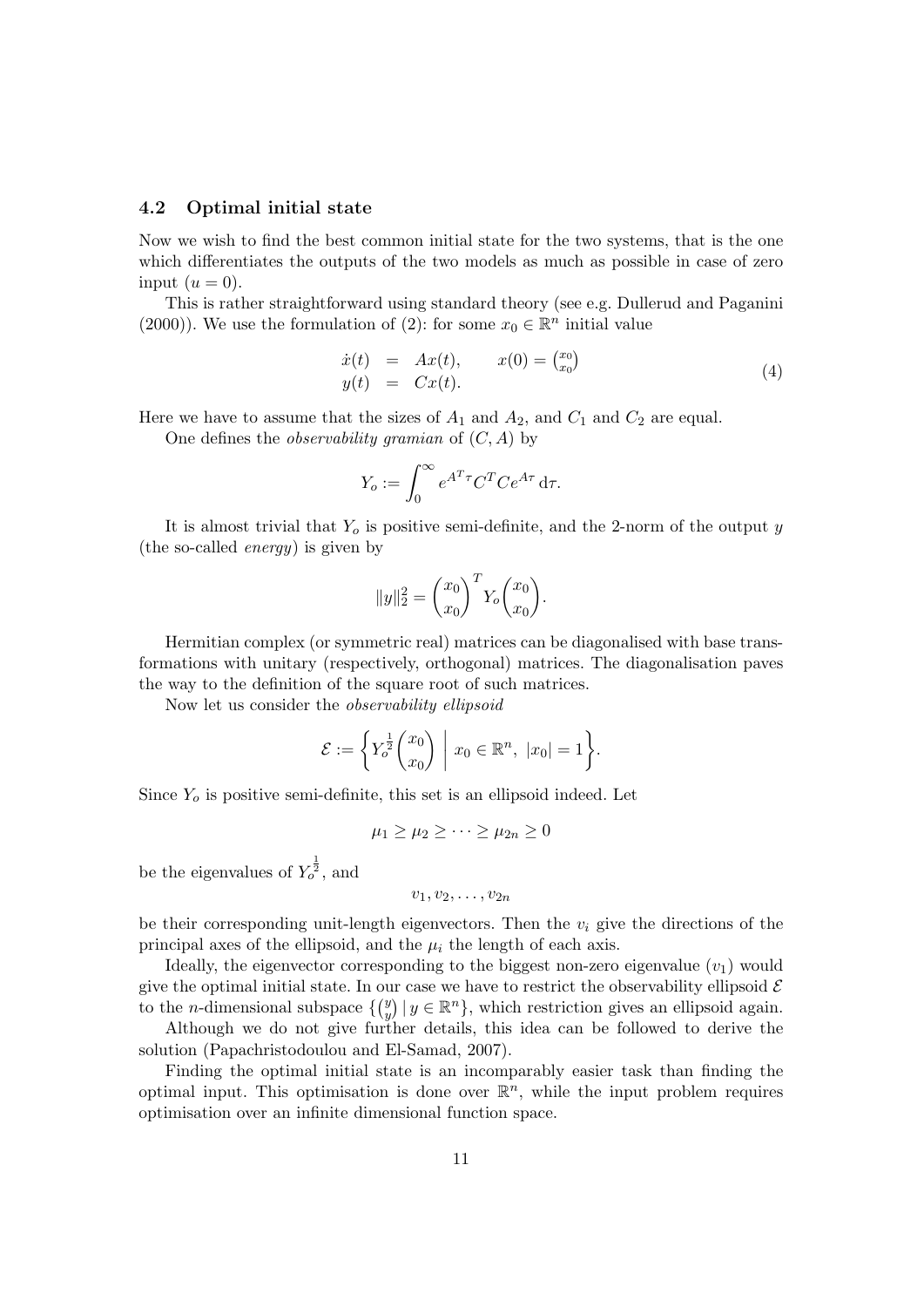#### 4.3 Optimal input for linear systems based on frequency domain investigations

It is now time to turn to our main concern, finding the input which maximises

$$
\frac{\|y\|_{L_2([0,\infty[)}}{\|u\|_{L_2([0,\infty[)}},
$$

for the system outlined in (2). (Note that the results of this section apply to any system of form  $(1).$ 

This is the system gain (more specifically, the 2-norm/2-norm system gain) which is defined by

$$
\sup \Big\{\|y\|_2 \;\Big|\; \|u\|_2 \leq 1\Big\} = \sup \Big\{\|y\|_2 \;\Big|\; \|u\|_2 = 1\Big\}.
$$

For this section, where we build on frequency domain characterisation, we assume that systems are single-input/single-output type  $(q = 1, p = 1)$ .

From a state space description one goes to the frequency domain by taking the Laplace transform of the state, input and output functions: for a function  $f$  in the time domain its Laplace transform is

$$
\hat{f}(s) = \int_0^\infty f(t)e^{-st} dt.
$$

If  $x(0) = 0$ , for the transformed functions the input-output relationship becomes

$$
\hat{y}(s) = \hat{G}(s)\hat{u}(s),
$$

where

$$
\hat{G}(s) = C(sI - A)^{-1}B
$$

is called the transfer function of the system. (Doyle, Francis, and Tannenbaum (1990), Dullerud and Paganini (2000))

The  $\infty$ -norm of the transfer function  $\hat{G}$  is defined by

$$
\|\hat{G}\|_{\infty}:=\sup_{\omega\in\mathbb{R}}|\hat{G}(i\omega)|,
$$

where  $i \in \mathbb{C}$  is the imaginary unit.

The Bode magnitude plot is the standard tool to visualise the function  $\omega \mapsto |\hat{G}(i\omega)|$ . In the most common form it uses decibel units on the  $y$ -axis, hence its definition is

$$
\omega \, \mapsto \, 20 \, \log_{10} |\hat{G}(i\omega)| \, = \, 20 \, \log_{10} |C(i\omega I - A)^{-1}B|
$$

for each  $\omega \in \mathbb{R}$ .

A related definition is the Bode phase plot, which plots the argument of the complex number  $G(i\omega)$  as a function of  $\omega \in \mathbb{R}$ . This is the *phase-shift* between input and output.

The Bode plot is the pair of the Bode magnitude and phase plots. The x-axis is usually logarithmical in both plots.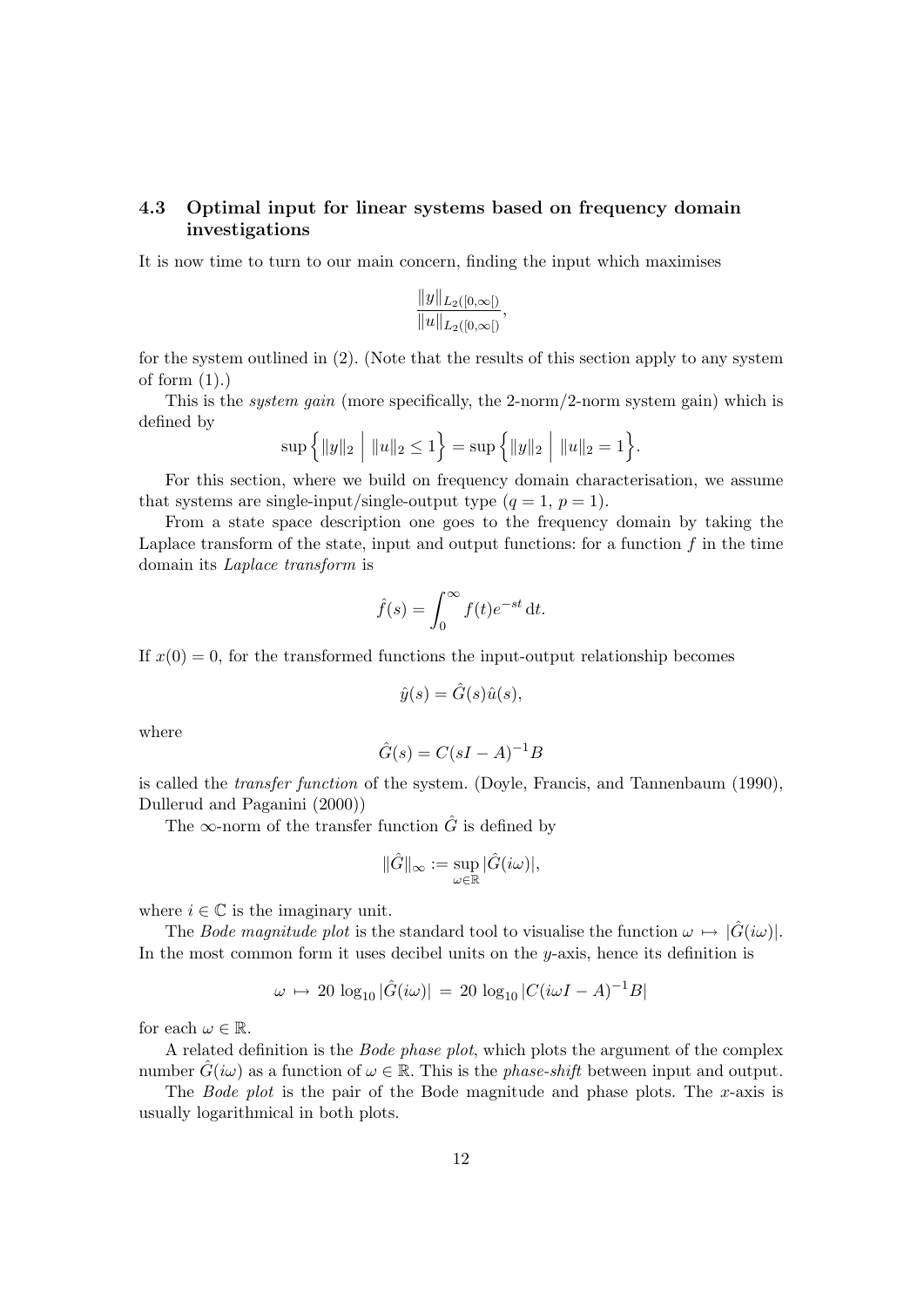The importance of this is that the system gain is the  $\infty$ -norm of the transfer function:

$$
\sup \{ ||y||_2 \mid ||u||_2 = 1 \} = ||\hat{G}||_{\infty}.
$$

The proof can be found in Doyle et al. (1990).

They also give the Laplace transform of an input function for which  $||y||_2/||u||_2$ arbitrarily approximates the maximum: if  $\omega_0 \in \mathbb{R}$  maximises  $|\hat{G}(i\omega)|$ , that is,

$$
\|\hat{G}\|_{\infty} = |\hat{G}(i\omega_0)|,
$$

then for  $\omega \in \mathbb{R}$  and an appropriately small  $\varepsilon > 0$ ,

$$
\hat{u}(i\omega) := \begin{cases}\n\sqrt{\pi/2\varepsilon}, & \text{if } |\omega - \omega_0| < \varepsilon \text{ or } |\omega - (-\omega_0)| < \varepsilon, \\
0, & \text{otherwise,} \n\end{cases}
$$

is the sought input function in the frequency domain.<sup>1</sup>

By taking the inverse, the Fourier transform of  $\hat{u}$  one can calculate the corresponding time domain form of this almost optimal input: with A normalising constant

$$
u(t) = \frac{A}{t}\cos(\omega_0 t)\sin(\varepsilon t). \tag{5}
$$

If  $\varepsilon \ll \omega_0$ , then this formula gives a cosine wave  $(\cos(\omega_0 t))$  which is multiplied by a  $sinc = sin/id$  function whose main role is to ensure the 2-norm is finite by making the amplitude of the cosine wave tiny outside a zero-centred interval (Figure 1).



Figure 1: A plot of the almost optimal input  $u$  and the x-axis. The solid black areas are filled with the very high frequency cosine wave.

There are obvious problems with this input:  $\iota$ ) the frequency might be too high to be implemented in an experimental setting, 2) negative input values might be meaningless

<sup>&</sup>lt;sup>1</sup>The real optimal solution would be the mean of two Dirac-deltas at  $\pm \omega_0$ , but this would give a cosine wave of which the 2-norm is infinity, what we do not allow.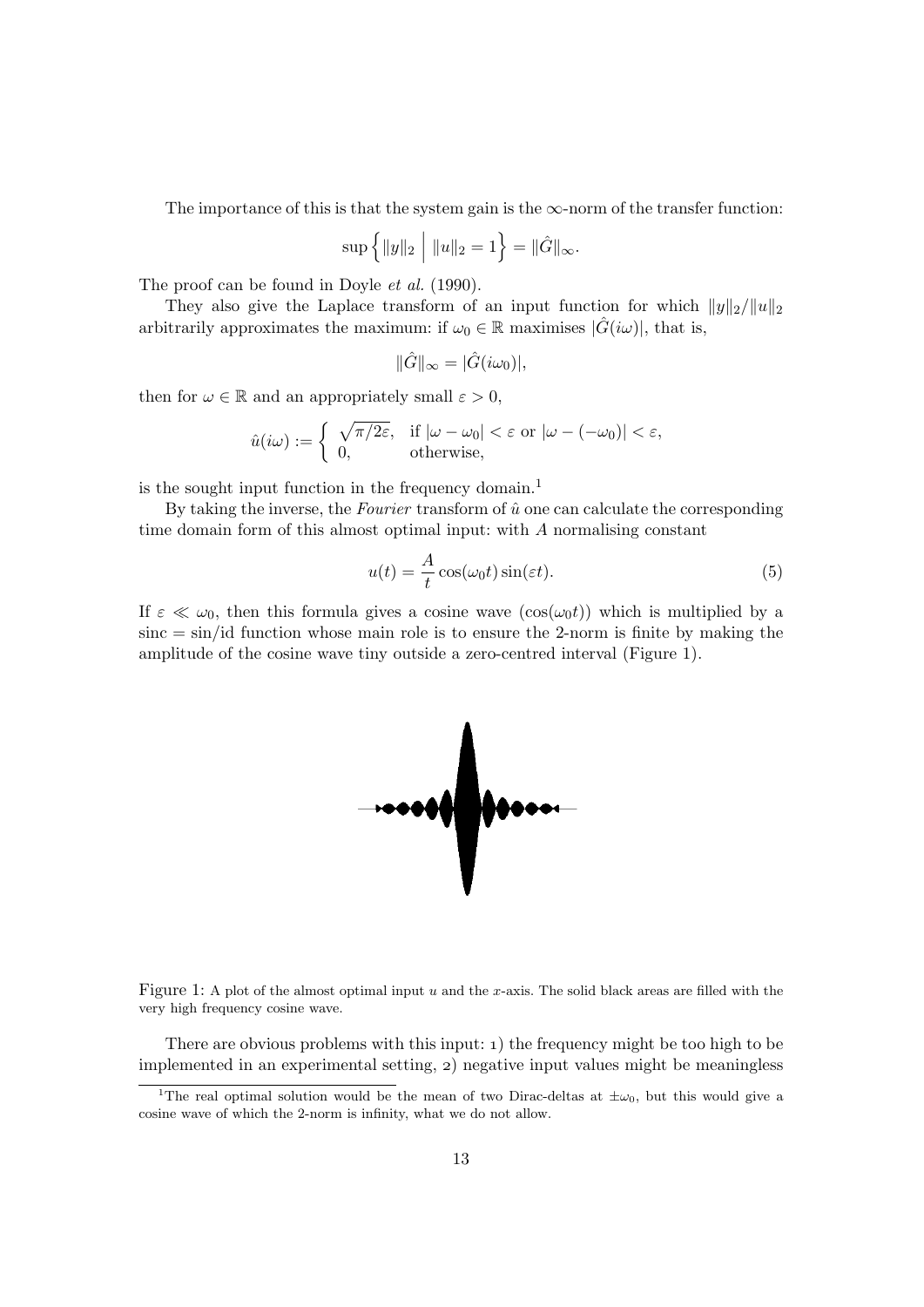in reality,  $\alpha$ ) the support of the input function is the whole real line (the function is even).

Without the genuine biological systems at hand we do not know whether any of the first two problems arises. We cannot tell how dense the cosine wave is. On a practically reasonable time span one may need to finish the input at a time within the support of the central black patch. Even the dense wave might not be felt, but the input could seem to be a roughly constant function (the cosine in a very small neighbourhood of zero).

There are mathematical results which can help with the third problem. Theorem 4.3.1 would ensure that the input is zero in the past, while Theorem 4.3.2 would provide an input with compact support. A version of the first theorem is included in Dullerud and Paganini (2000), but one rather finds these theorems in standard complex analysis textbooks (e.g. Halász  $(2001)$ ). (The original work is R. Paley and N. Wiener. Fourier Transforms in the Complex Domain. Amer. Math. Soc., New York, 1934.)

**Theorem 4.3.1.** If  $\Phi$  is holomorphic in the right open complex half plane, and there exists some  $M > 0$  such that for all  $\sigma > 0$ 

$$
\int_{-\infty}^{+\infty} |\Phi(\sigma + it)|^2 dt \le M,
$$

then there exists an  $f \in L_2(\mathbb{R})$ , for which  $f(x) = 0$  if  $x < 0$  almost everywhere, and

$$
\Phi(s) = \int_0^\infty e^{-sx} f(x) \, \mathrm{d}x.
$$

**Theorem 4.3.2** (Paley–Wiener). Assume that there exists some  $A > 0$  and  $\Delta > 0$  such that for a Φ entire function

$$
|\Phi(s)| \le A e^{\Delta|s|}
$$

holds. Then there exists an  $f \in L_2(\mathbb{R})$ , for which  $f(x) = 0$  if  $|x| > \Delta$  almost everywhere, and

$$
\Phi(s) = \int_{-\Delta}^{\Delta} e^{sx} f(x) \, \mathrm{d}x.
$$

These theorems give directions how one should construct a holomorphic input function  $\hat{u}$  in the frequency domain which has strong peaks at  $\pm i\omega_0$ , thus approximates the optimal input well. If  $\|\hat{G}\|_{\infty} < \infty$ , then the multiplication of  $\hat{u}$  by  $\hat{G}$  is a continuous operator in  $L_2$ , so inputs that are close in  $L_2$ -norm to the optimal input in the frequency domain will be mapped to outputs that are close in  $L_2$ -norm to the optimal output in the frequency domain. As the Fourier transform is continuous in  $L_2$  (even isometric, if appropriately normalised), an output which is close in the  $L_2$  sense to the optimal output in the frequency domain will be close to the optimal output in the time domain, too. We did not pursue this direction any further because of the apparent numerical difficulties.

The  $\infty$ -norm of the transfer function  $\hat{G}$  can be computed by a search procedure based on its definition, or based on the following theorem (Doyle et al., 1990).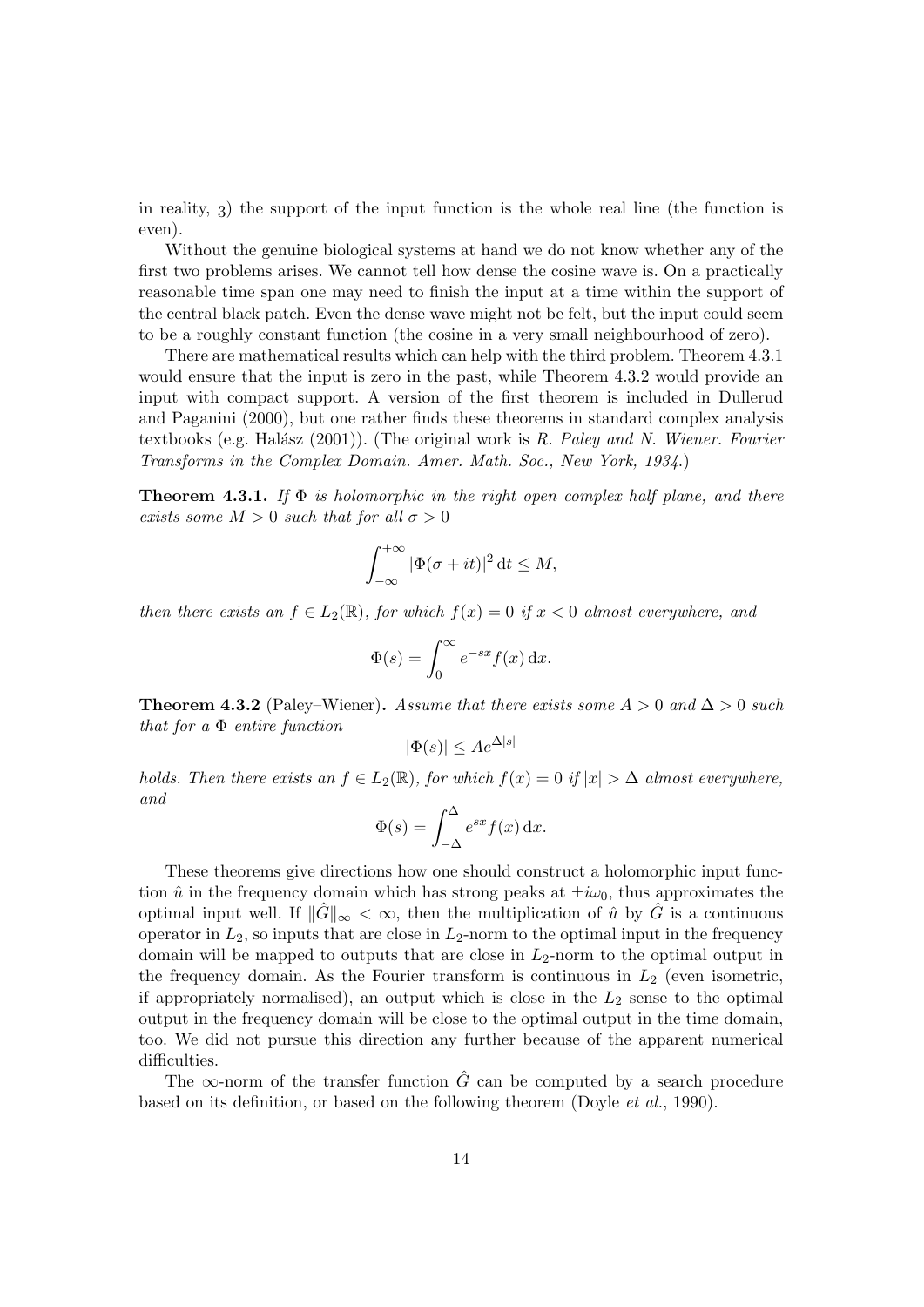Theorem 4.3.3. For  $a \gamma > 0$ ,

$$
\|\hat{G}\|_{\infty}<\gamma
$$

if and only if

$$
H_\gamma := \left[\begin{array}{cc} A & \frac{1}{\gamma^2}BB^T \\ -C^TC & -A^T \end{array}\right]
$$

has no eigenvalues on the imaginary axis.

We implemented the latter search method in MATLAB, but the built-in norm $(G, inf)$ routine proved superior: it was faster and numerically more stable than our script.

In the next section the KYP Lemma will give a third alternative way of computing  $\|\tilde{G}\|_{\infty}$ .

#### 4.4 A bridge between frequency and time domain characterisations

A linear matrix inequality (LMI) in the variable X is an inequality of the form  $F(X) < Q$ (in the usual definiteness sense), where X is a real matrix,  $F$  is a linear (or affine) mapping to the set of symmetric matrices (or to the real vector space of complex Hermitian matrices), and Q is a symmetric or Hermitian matrix.

Their importance stems from two facts: many problems can be reduced to LMIs, and they can be solved efficiently with semidefinite programming.

The seminal KYP Lemma made a link between system descriptions in the frequency and time domains. The following version is proved in e.g. Dullerud and Paganini (2000). The proof uses the deepest relationships of linear systems theory: the dissipation of storage functions, Hamiltonian matrices and Riccati equations.

**Lemma 4.4.1** (Kalman–Yakubovich–Popov). If  $\hat{G}(s) = C(sI - A)^{-1}B$ , then the following are equivalent conditions.

(I) The matrix A is Hurwitz and

$$
\|\hat{G}\|_{\infty} < \gamma.
$$

(II) There exists a matrix  $X > 0$  such that

$$
\left[\begin{array}{cc}A^TX+XA+C^TC & \frac{1}{\gamma}XB\\ \frac{1}{\gamma}B^TX & -I\end{array}\right]<0.
$$

We mention that the applications of this fundamental result go far beyond the computation of  $\|\tilde{G}\|_{\infty}$ .

In the next section we reformulate the optimal discriminating experiment problem as an optimal control problem in order to use this developed theory.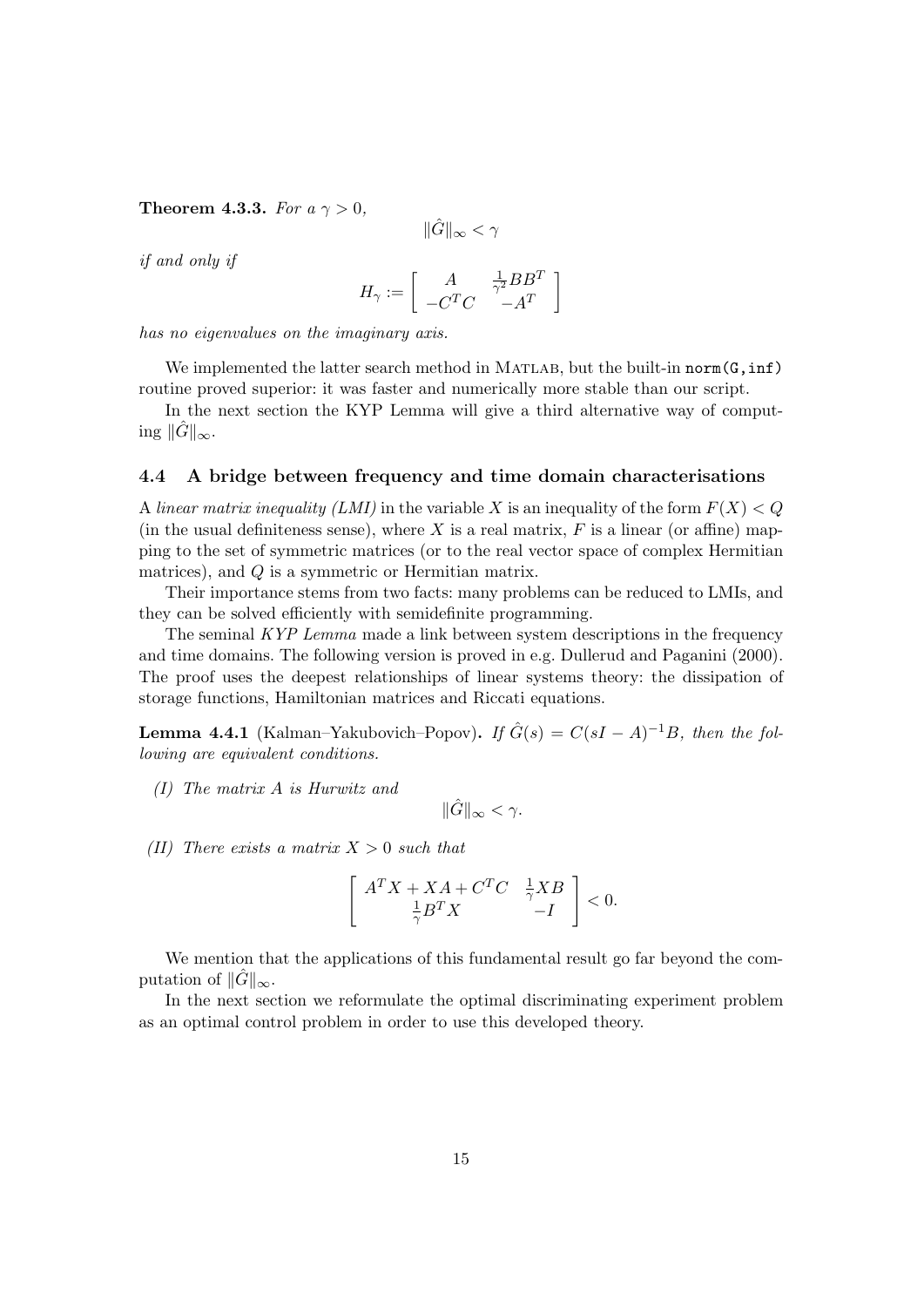#### 4.5 Optimal experiment as an optimal control problem

As we have just suggested we now formulate our optimal experiment problem in the well-known LQ framework (linear state equation, quadratic cost functional). With  $x, A$ ,  $B$  and  $C$  given in the usual way by our competing models in  $(2)$ , the problem is

$$
\max_{u} \int_{0}^{\infty} y^{T}(t)y(t) dt,
$$
  
\n
$$
\dot{x}(t) = Ax(t) + Bu(t),
$$
  
\n
$$
y(t) = Cx(t),
$$
  
\n
$$
x(0) = 0,
$$
  
\n
$$
\int_{0}^{\infty} u^{T}(t)u(t) dt = 1.
$$
\n(6)

Our cost functional to be minimised is

$$
J := \frac{1}{2} \int_0^\infty -y^T(t)y(t) dt
$$

in the standard formulation (see e.g. Bryson and Ho (1975)). We impose no penalty on the limiting state lim<sub>∞</sub> x (or indeed on any of the states).

By adjoining the system ODEs and the constraint on the input to  $J$ , it becomes

$$
\overline{J} = \int_0^\infty -\frac{1}{2} y^T(t) y(t) + \lambda^T(t) \Big( Ax(t) + Bu(t) - \dot{x}(t) \Big) dt + \frac{\lambda_0}{2} \left( \int_0^\infty u^T(t) u(t) dt - 1 \right)
$$
  
= 
$$
\int_0^\infty -\frac{1}{2} y^T(t) y(t) + \lambda^T(t) \Big( Ax(t) + Bu(t) - \dot{x}(t) \Big) + \frac{\lambda_0}{2} u^T(t) u(t) dt - \frac{\lambda_0}{2},
$$

with some  $\lambda: [0, \infty] \to \mathbb{R}^n$  continuously differentiable function and  $\lambda_0 > 0$  scalar. Now the corresponding Hamiltonian is

$$
H(x(t),u(t),\lambda(t),\lambda_0,t)=-\frac{1}{2}y^T(t)y(t)+\lambda^T(t)\Big(Ax(t)+Bu(t)\Big)+\frac{\lambda_0}{2}u^T(t)u(t).
$$

For optimality the Euler-Lagrange equations must hold:

$$
\dot{\lambda}^T = -\partial_x H,
$$
  
\n
$$
\lim_{\infty} \lambda = 0,
$$
  
\n
$$
\partial_u H = 0,
$$

which in our case means

$$
\dot{\lambda} = C^T C x - A^T \lambda,
$$
  
\n
$$
\lim_{\infty} \lambda = 0,
$$
  
\n
$$
B^T \lambda + \lambda_0 u = 0.
$$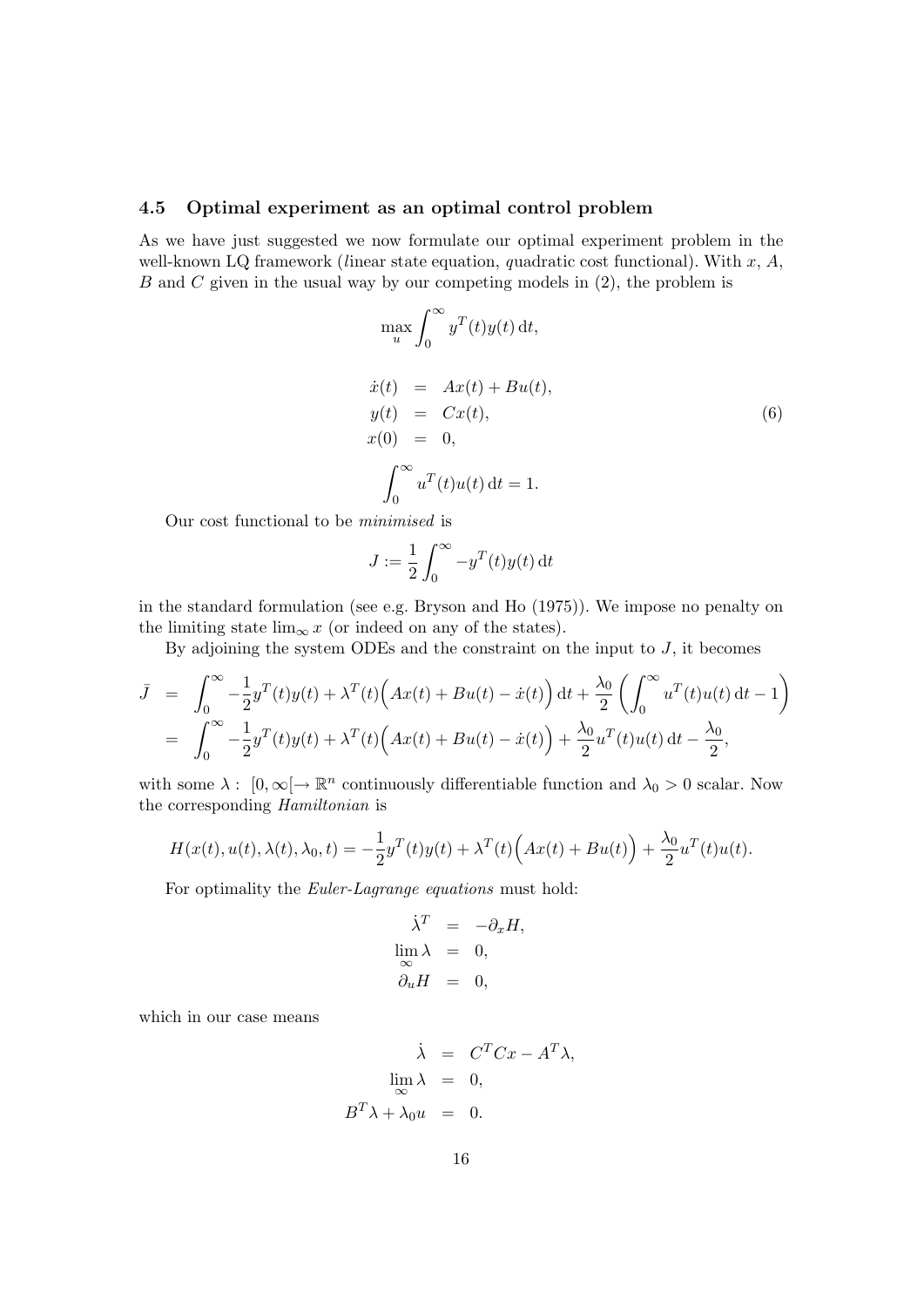From the last one we get the optimal input as a function of  $\lambda$ :

$$
u = -\frac{1}{\lambda_0} B^T \lambda.
$$

The constraint  $||u||_2 = 1$  yields the value of  $\lambda_0$  once we have  $\lambda$ :

$$
\lambda_0^2 = \int_0^\infty \lambda^T(t) BB^T \lambda(t) dt.
$$

At the end we have this system of ODEs to solve:

$$
\begin{pmatrix}\n\dot{x} \\
\dot{\lambda}\n\end{pmatrix} = \begin{bmatrix}\nA & -\frac{1}{\lambda_0}BB^T \\
C^TC & -A^T\n\end{bmatrix} \begin{pmatrix}\nx \\
\lambda\n\end{pmatrix}, \quad \begin{aligned}\nx(0) &= 0, \\
\lim_{\infty} \lambda &= 0.\n\end{aligned}
$$
\n(7)

We could have derived the same following a slightly different way. One may say they want to maximise  $||y||_2$  and minimise  $||u||_2$  simultaneously: with an appropriate  $\lambda_0 > 0$ scaling factor let J be

$$
J := \frac{1}{2} \int_0^\infty -y^T(t)y(t) + \lambda_0 u^T(t)u(t) dt.
$$

Then

$$
\bar{J} = \int_0^\infty -\frac{1}{2}y^T(t)y(t) + \frac{\lambda_0}{2}u^T(t)u(t) + \lambda^T(t)\Big(Ax(t) + Bu(t) - \dot{x}(t)\Big) dt,
$$

which is the same  $\bar{J}$  what we had previously, apart from the missing constant term at the end.

The system (7) is not easy to solve even numerically, because it has boundary conditions at the initial point for half of the coordinates, and at the end for the other half. Moreover, we do not know the value of  $\lambda_0$  in the system matrix beforehand.

One can use a trial and error (so-called *shooting*) algorithm with some  $\lambda(0)$  values, which are then iteratively updated according to the resulting  $\lim_{\infty} \lambda$ . (We shoot from  $\lambda(0)$ , and adjust after each shot until we manage to hit  $\lim_{\infty} \lambda = 0$ .) Unfortunately the value of  $\lambda_0$  is unknown in (7) beforehand. (We may have merely missed to note a detail which would tell us the value.) Therefore a further search among different  $\lambda_0$  values is also needed in the solver algorithm.

We remark that the similarity between the matrices  $H_{\gamma}$  of Theorem 4.3.3 and the one in (7) is apparent.

If  $\gamma^2 = \lambda_0$ , then the eigenvalues of the two matrices are identical. Simply consider that under this assumption a change of basis (which conserves the spectrum) with transformation matrix

$$
\left[\begin{array}{cc} I & 0 \\ 0 & -I \end{array}\right]
$$

transforms one matrix into the other.

In addition to its applicability in the linear case, the optimisation framework has further strengths.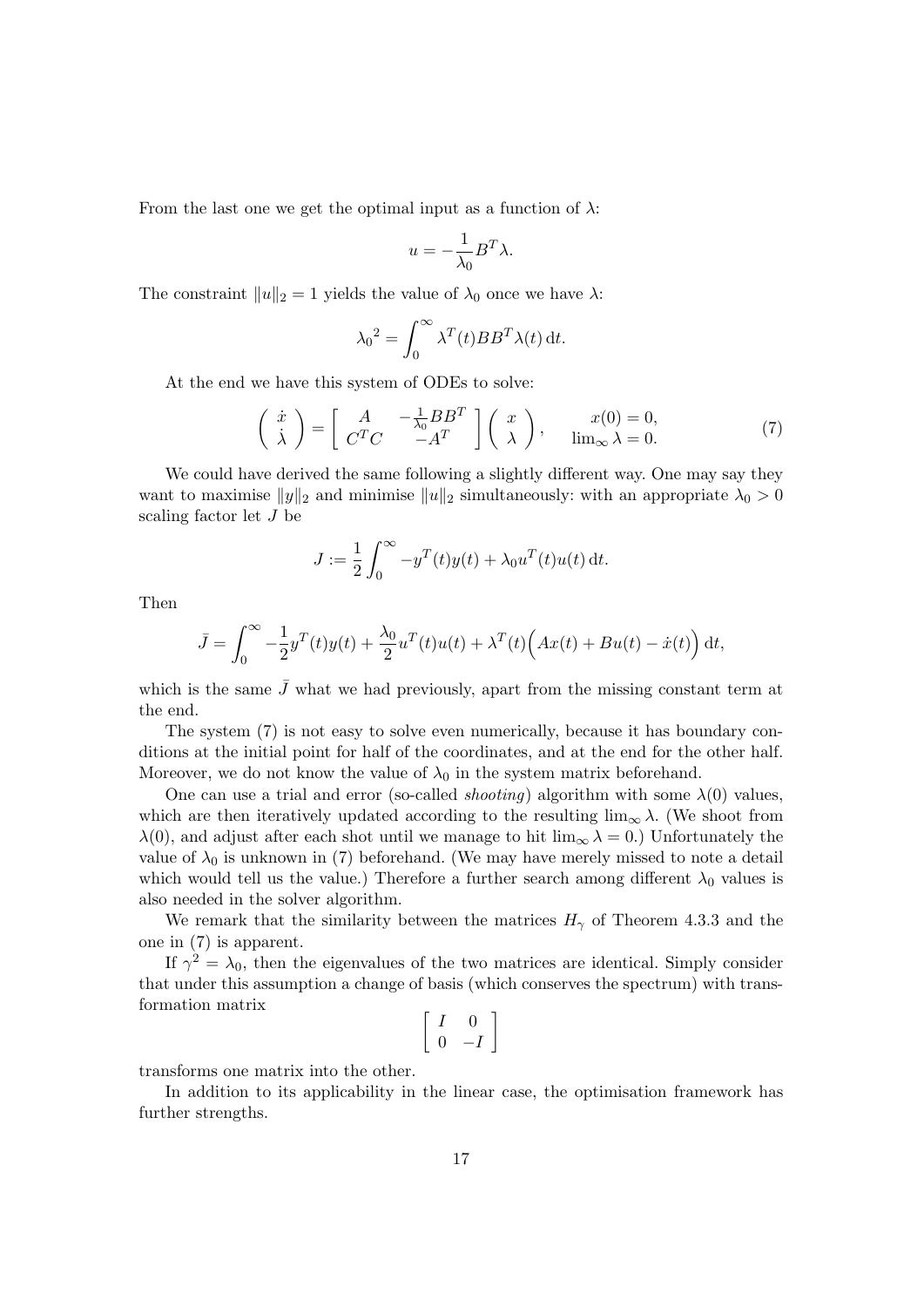First, this is the obvious way to follow in the nonlinear case. No doubt the algebra and the algorithmic implementation will become more difficult compared to the linear case, but there is no theoretical obstacle to progression.

Second, the optimisation framework gives means to incorporate additional limitations, such as constraints on the input function, into the experiment design. For instance, we understand that demanding a sinusoid input may be unrealistic in a laboratory setting, and experimentalists may want to find the optimal input from a smaller input function space. If such constraints can be expressed in an appropriate mathematical formulation, then they can be added to the optimisation criteria.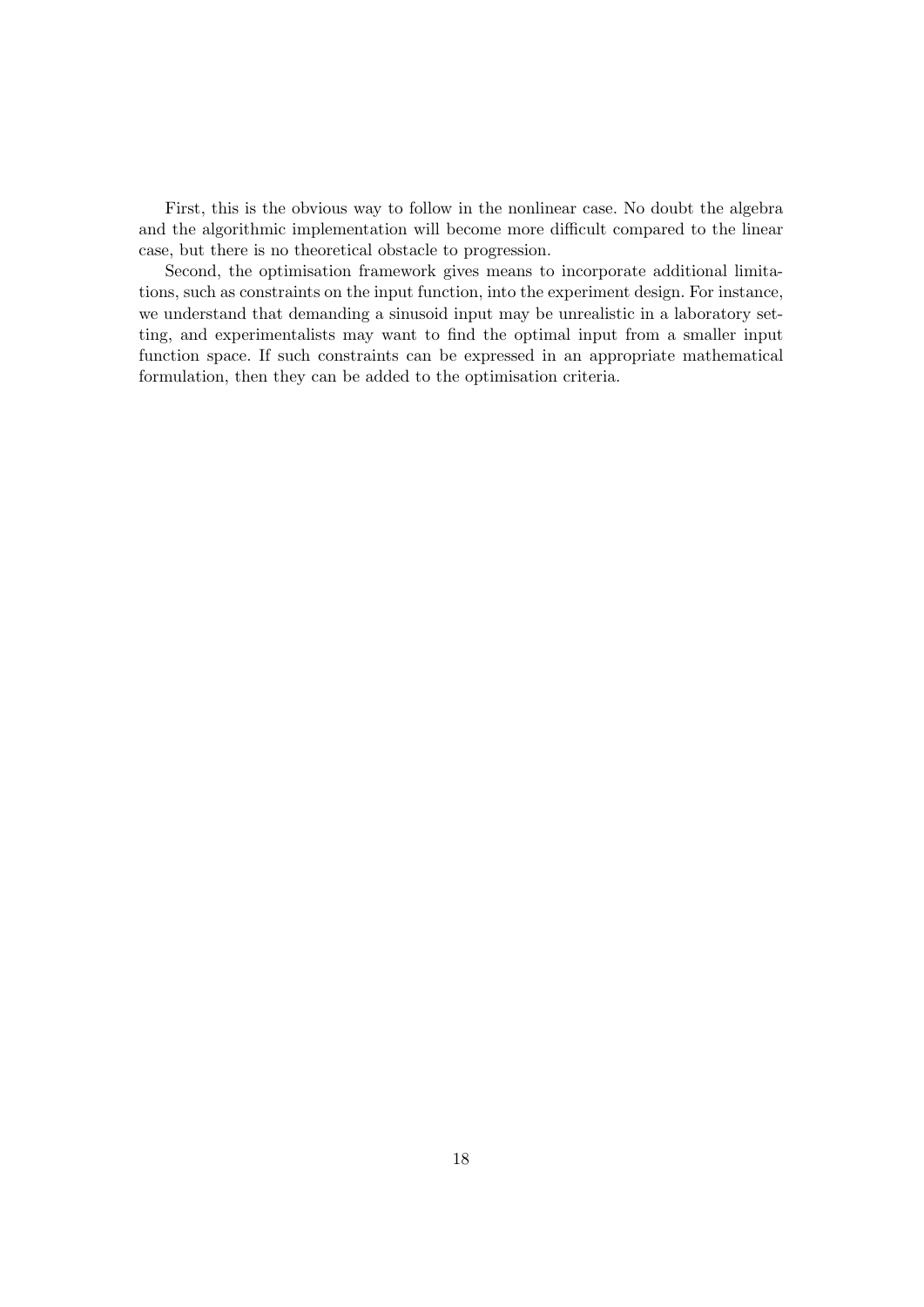## 5 Applications

To illustrate our methods with applications, two biological systems were considered.

#### 5.1 A biochemical engineering application

The first one is from Kremling *et al.* (2004), and is an invented bioreactor where some organism grows in a well-mixed chemostat.

This benchmark problem seemed very attractive at the beginning, partly because its authors developed an online simulation environment for it, where users can specify a piecewise constant input profile and see how good it is at discriminating between the two proposed models.

However, as it turned out — unfortunately relatively late — this pair of models has serious drawbacks as an example. The most prominent is that the two models have different steady states, so they violate one of our starting assumptions. This does not mean that we cannot differentiate between them. On the contrary, it is easier than what we assumed in our theoretical work.

Although this system will not be cited in the section on numerical simulations, we introduce it in order to give one more example of the type of systems we are interested in.

Inputs of this system are flow rates  $q_{\rm in}$  and  $q_{\rm out}$ , and feed concentration  $c_{\rm in}$ . Typically the volume is held constant, so  $q_{\text{in}} = q_{\text{out}}$ .

State variables are concentrations of biomass  $B$ , substrate  $S$  and intracellular concentrations of metabolites  $M_1$ ,  $M_2$  and  $M_3$ . Metabolite 1 is the first substance synthesised after uptake, with a Michaelis–Menten mechanism. Metabolite 3 acts as an enzyme (hence we will call it E instead of  $M_3$ ), and converts Metabolite 1 to Metabolite 2 irreversibly. Metabolite 2 degrades under the Michaelis–Menten reaction law. It is assumed that the flux from Metabolite 2 is responsible for the entire biomass.

Both proposed models of the biochemical network include dilution of intracellular components by growth rate  $\mu = Y_{\text{XS}} r_{\text{1max}} S / (K_S + S)$ .

Under Model A the conversion of Metabolite 1 to 2 is given by noncompetitive inhibition of the enzyme by Metabolite 2. Enzyme synthesis is supposed to proceed with a constant velocity.

$$
\dot{B} = \mu B - \frac{q_{\rm in}}{V} B,
$$
\n
$$
\dot{S} = -r_{\rm 1max} \frac{S}{K_S + S} m_w B + q_{\rm in} c_{\rm in} - q_{\rm in} S,
$$
\n
$$
\dot{M}_1 = r_{\rm 1max} \frac{S}{K_S + S} - k_{2A} E \frac{M_1}{K_{M_1} + M_1} \frac{K_{\rm IA}}{K_{\rm IA} + M_2} - \mu M_1,
$$
\n
$$
\dot{M}_2 = k_{2A} E \frac{M_1}{K_{M_1} + M_1} \frac{K_{\rm IA}}{K_{\rm IA} + M_2} - r_{\rm 3max} \frac{M_2}{K_{M_2} + M_2} - \mu M_2,
$$
\n
$$
\dot{E} = k_{\rm symmax} A - \mu E.
$$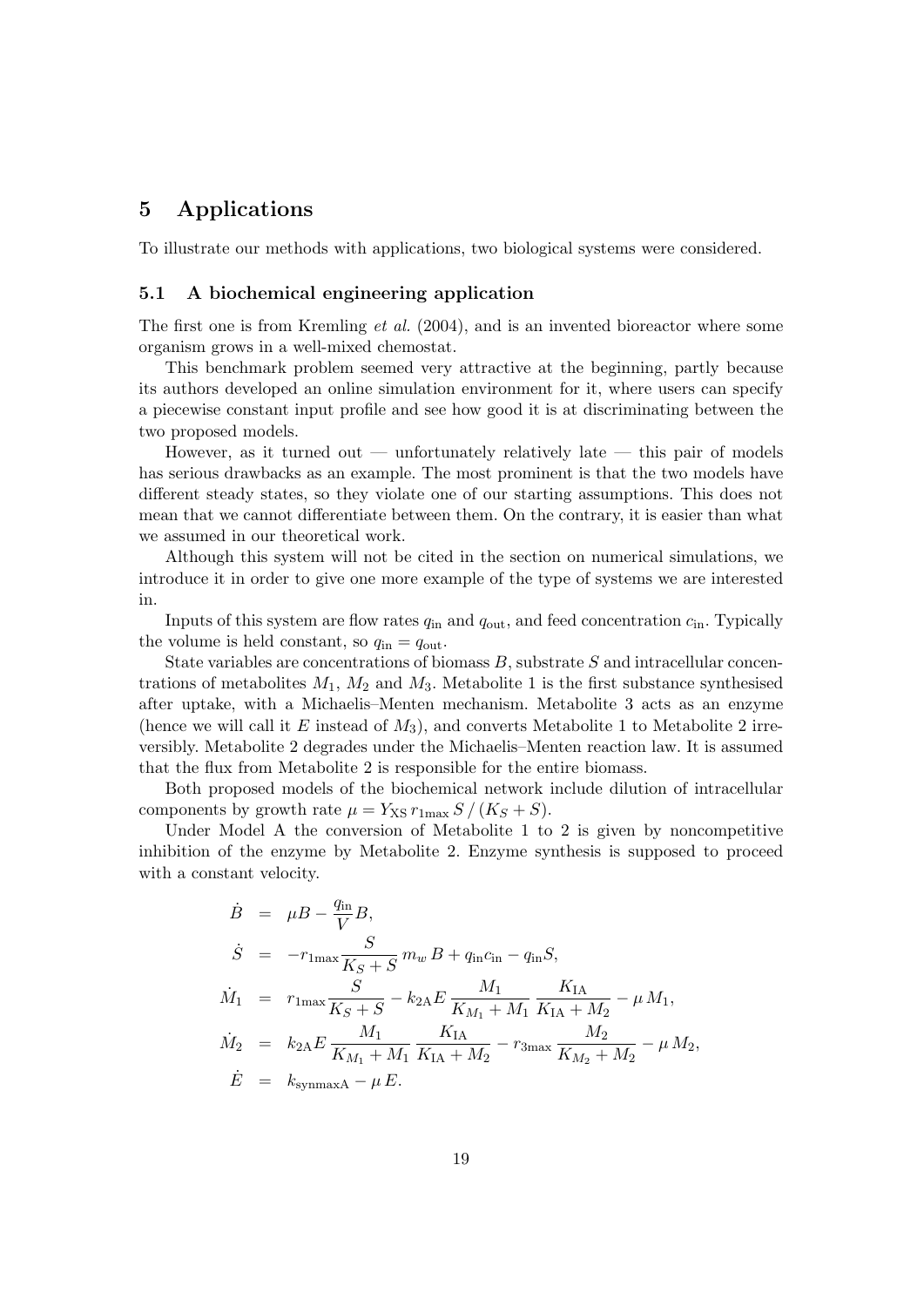In Model B the enzyme behaviour is different. Here the enzymatic conversion of Metabolite 1 follows a Michaelis–Menten kinetic rate law. For the enzyme synthesis, a formal kinetic rate law representing an inhibition is used. The equations for  $\tilde{B}$  and  $\tilde{S}$ are the same, but the other three change:

$$
\dot{M}_1 = r_{1\text{max}} \frac{S}{K_S + S} - k_{2\text{B}} E \frac{M_1}{K_{M_1} + M_1} - \mu M_1,
$$
\n
$$
\dot{M}_2 = k_{2\text{A}} E \frac{M_1}{K_{M_1} + M_1} - r_{3\text{max}} \frac{M_2}{K_{M_2} + M_2} - \mu M_2,
$$
\n
$$
\dot{E} = k_{\text{symmax}} B \frac{K_{\text{IB}}}{K_{\text{IB}} + M_2} - \mu E.
$$

We do not detail any further what the different parameters mean, because with this example we only intended to give a flavour of a pair of competing biochemical ODE models.

As we have already mentioned, in this example model discrimination can be based on the difference of steady states. If one measures a state of which the values in the two models differ at equilibrium, then without any stimulation (that is, with zero input) arbitrarily big difference of outputs in  $L_2$ -norm is achievable on a finite time horizon. So even if the steady states are close to each other, with fine enough measuring techniques and multiple sampling one can differentiate between the models.

#### 5.2 Chemotaxis of starving *Dictyostelium discoideum*

The example of Papachristodoulou and El-Samad (2007) is based on the chemotactic social amœba Dictyostelium discoideum. Under starvation these amœbæ secrete cAMP, thus attract other Dictyostelium amœbæ to aggregate and form a multicellular slug, then a fruiting body. This then produces spores, that is, inactive cells, capable of starting their lives when food is abundant again.

The authors compared two models of the adaptation mechanism observed when amœbæ encounter a step function input of chemoattractant cAMP. Both proposed models have three variables. (See Figure 2.)

The response regulator is either in active  $(R^*)$  or in inactive  $(R)$  state. The sum of these two is a constant:  $R_T = R^*(t) + R(t)$ . The regulator is activated through the action of enzyme A, and inactivated through the action of enzyme I. In both models  $\hat{R}^*$ is given by the equation

$$
\dot{R}^* = -k_{-r} I R^* + k_r A R \n= -(k_{-r} I + k_r A) R^* + k_r A R_T,
$$

with forward and backward rate constants  $k_r$  and  $k_{-r}$ . (The parameters are given in Table 1.)

In Model A both enzymes are regulated by an external signal  $S$  (the input, starting from the reference value  $S(0) = S_0$ , which is proportional to cAMP concentration. With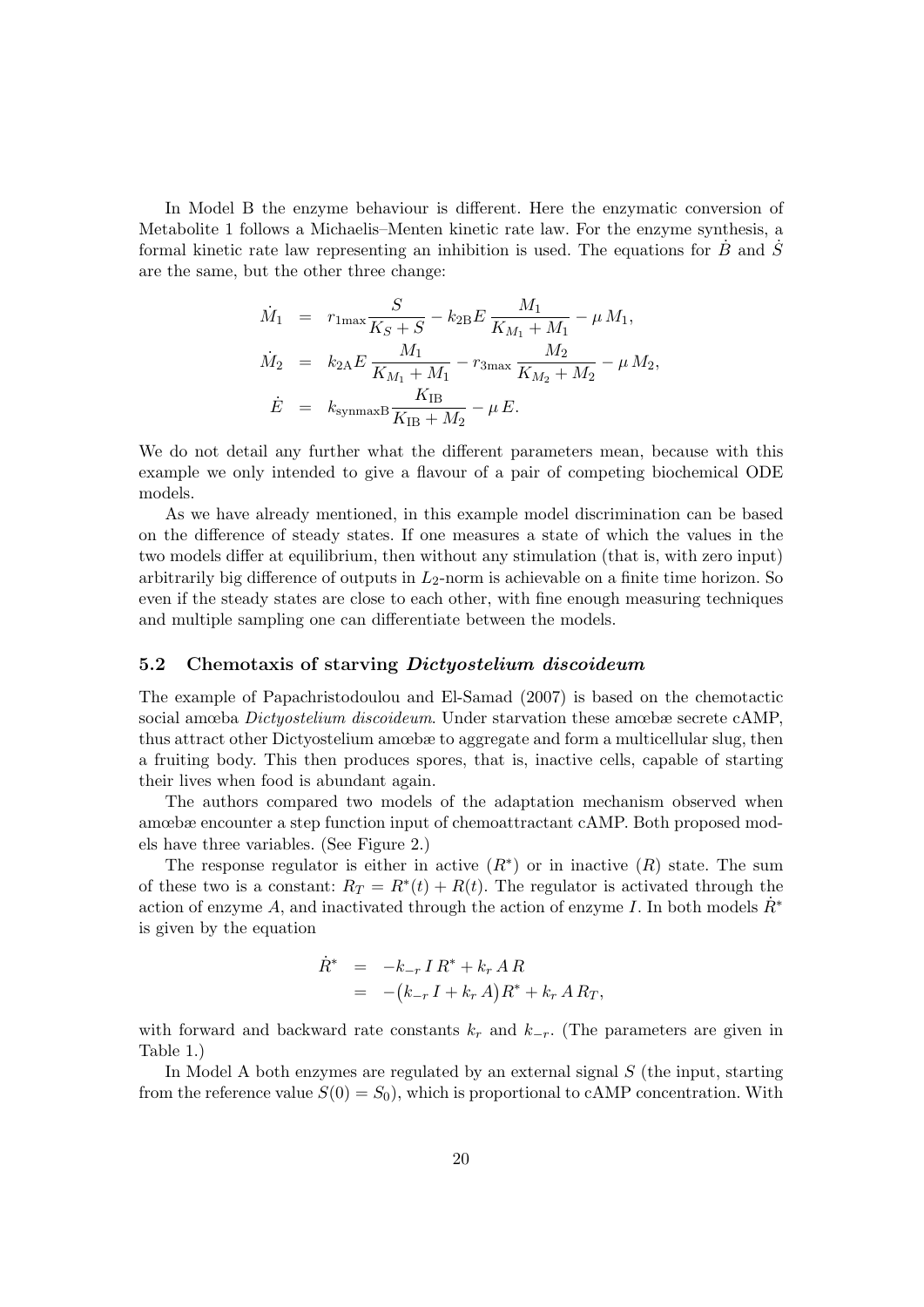

Figure 2: Two models of the chemotaxis system of Dictyostelium amœbæ from Papachristodoulou and El-Samad (2007).

$$
k_r = 1 \t k_{-r} = 1\nk_a = 3 \t k_{-a} = 2\nk_{i_1} = 1 \t k_{-i} = 0.1\nk_{i_2} = 2/3\nS_0 = 0.2 \t R_T = 0.7667
$$

Table 1: Parameter values of the two models in Papachristodoulou and El-Samad (2007).

rate constants  $k_a$ ,  $k_{-a}$ ,  $k_{-i}$  and  $k_{i_1}$ ,

$$
\dot{A} = -k_{-a} A + k_a S, \n\dot{I} = -k_{-i} I + k_{i_1} S.
$$

In Model B the inhibitory molecule  $I$  is activated through the indirect action of activator A instead of direct activation by ligand binding: with some rate constant  $k_{i_2}$ ,

$$
\dot{A} = -k_{-a} A + k_a S,
$$
  

$$
\dot{I} = -k_{-i} I + k_{i2} A.
$$

A step input of chemoattractant triggers a transient response, after which the chemosensory network described by either model returns to its pre-stimulus values (to its steady state), such as was observed in experiments with Dictyostelium.

In this example both models have the same steady state.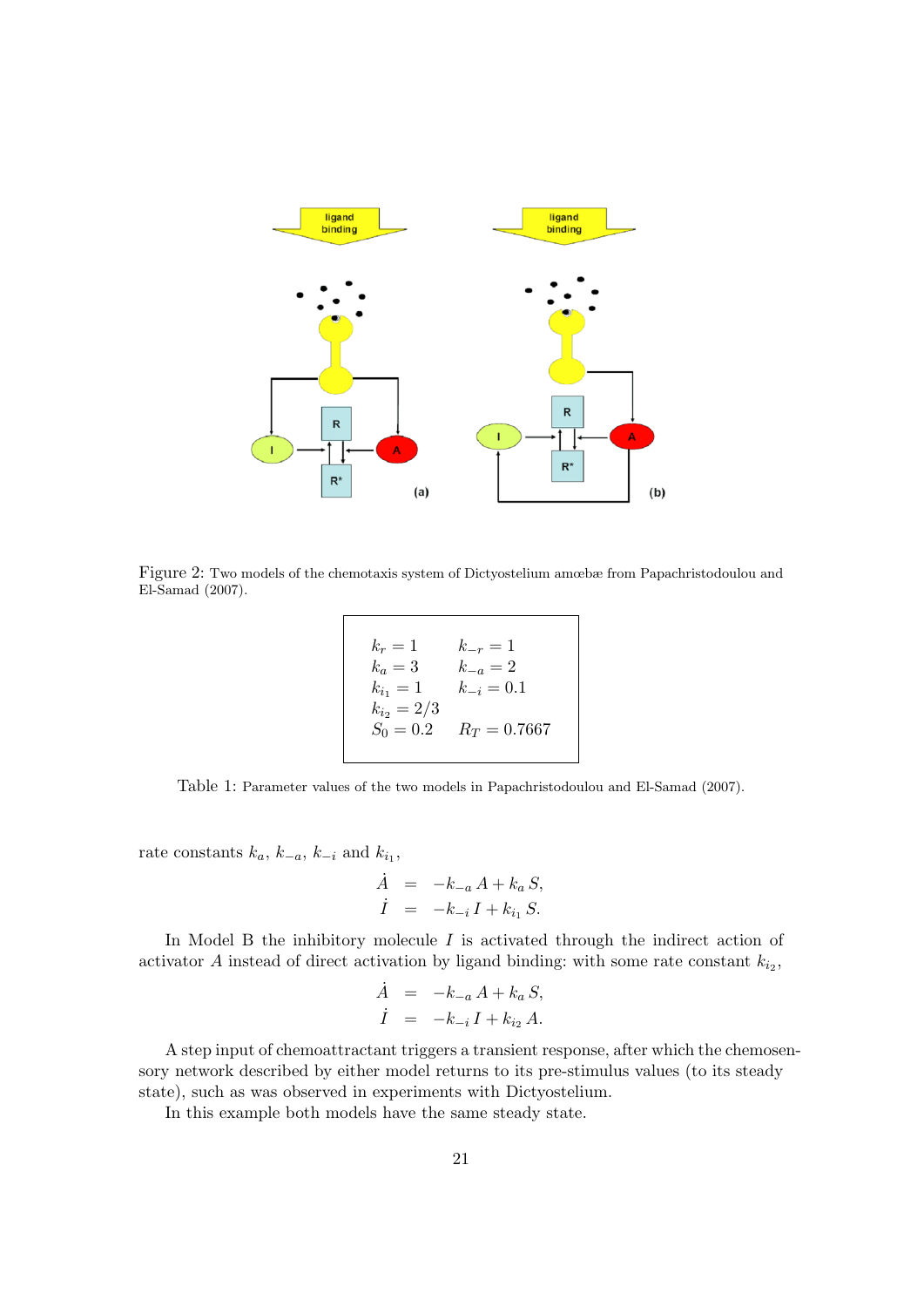#### 5.3 Numerical simulations

Two different numerical solutions were developed and implemented in the programming environment MATLAB using the SIMULINK package.

As all our theoretical work was concerned with linear systems, both numerical methods will approximate nonlinear systems with their numerical linearisations around their steady states, which are chosen as initial states.

The main problem with linearisation is that its accuracy degrades as the system evolves and departs from the state around which the linearisation was done. Two potential solutions can be easily proposed.

First, to keep the system close to its steady state by applying low energy input. Although this will result in low energy output, the gain (the ratio of the two energies) will not necessarily be much smaller than the nonlinear system gain.

Second, as the two systems evolve, if they are too far from their initial states, then to linearise them again around the points where they are. And to do this repeatedly.

Our most refined solution was derived in Section 4.5, namely the ODE given in (7). As it was pointed out there, this ODE can be solved by a shooting method, but implementing it would have probably taken too long, and was not sensible under the given time constraints.

We rewrote the systems of Papachristodoulou and El-Samad (2007) to single-input/ single-output form to adhere to the format which was assumed during our earlier investigations. This only means the assumption that only one input function is allowed to be changed, the others (if there are any) have to be kept constant. The other change is that only one state variable could be measured (and it could be measured directly).



Figure 3: Bode plot of the linearised difference system of the two models with output  $R^*$  from Papachristodoulou and El-Samad (2007). The shape of the Bode plot for output  $I$  is very similar, but magnitudes are bigger.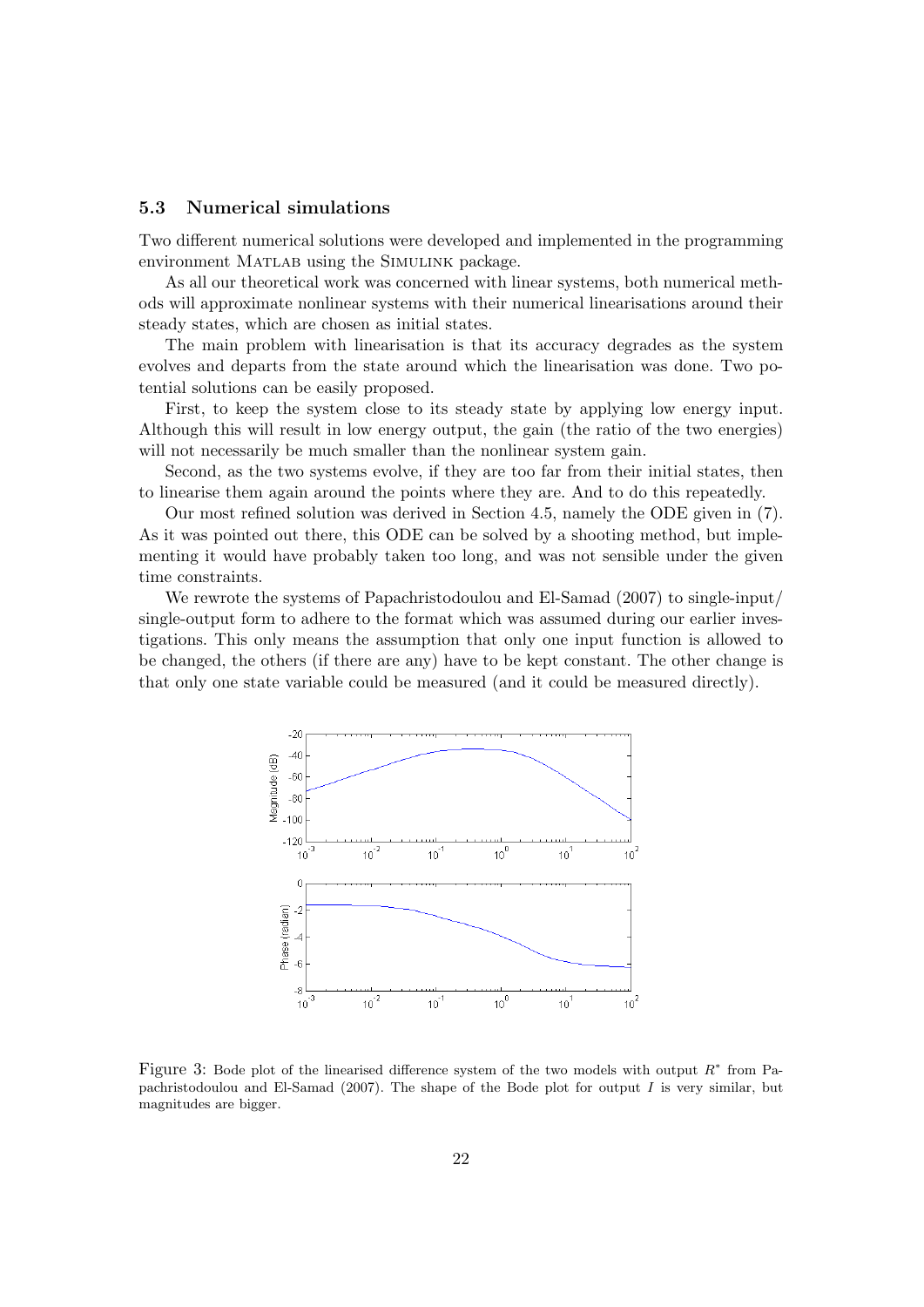The first program which we implemented applies an input which can be chosen from a number of options, such as constant, cosine, cosine with exponential decay, sinc, or the function given by Equation (5) of Section 4.3. Where needed, the frequency is determined by finding the frequency corresponding to the maximum amplification using the Bode magnitude plot of the linearised difference system of the two models (Figure 3). This input is fed to the systems between time zero and a user-defined future time, then zero input is applied until the end of the simulation to allow the two systems to return to steady state. The amplitude is defined only after the shape and time span of the input has been fixed, to give  $||u||_2 = 1$  (or some fixed small value).<sup>2</sup> This program linearises the nonlinear difference system to find the optimal frequency only once at the beginning.

Table 2 shows gains for different input functions, input energies and output variables.

| $  u  _2=1$          | $R^*$  |       |
|----------------------|--------|-------|
| Cosine or $(5)$      | 0.0216 | 0.473 |
| Sinc                 | 0.0191 | 0.451 |
| Cosine w. exp. decay | 0.0214 | 0.452 |
| Constant             | 0.0070 | 0.197 |
| $  u  _2 = 0.01$     | $R^*$  |       |
| Cosine or $(5)$      | 0.0208 | 0.484 |
| Sinc                 | 0.0195 | 0.457 |
| Cosine w. exp. decay | 0.0193 | 0.456 |
| Constant             | 0.0085 | 0.198 |

Table 2: Numerical estimates of  $\max_u \|y_1 - y_2\|_2 / \|u\|_2$  with different input profiles for the models of Papachristodoulou and El-Samad (2007). Here maximisation is over different frequencies, for inputs where frequency makes sense. The first table shows values for  $||u||_2 = 1$ , the second for  $||u||_2 = 0.01$ . In the first column the output variable is  $R^*$ , while in the second column it is I. (A values are always equal for the two models.) Input is fed between 0 and 60 time units, the whole simulation time spans 180 time units. At the steady state  $\|\hat{G}\|_{\infty} = 0.0204$  for output  $R^*$ , and  $\|\hat{G}\|_{\infty} = 0.476$  for output I. ( $\hat{G}$  is the transfer function of the linearised difference system.)

One can notice that the cosine input gives the same gains as the function (5) of Section 4.3. This is easily explained by the fact that they were almost the same: with very small  $\varepsilon$  one can hardly distinguish (5) from cosine in the [0, 60] interval, because in this case the interval lies well within the central black patch of Figure 1.

The table clearly shows that the cosine (or  $(5)$ ) input is far superior to a constant input, and is somewhat better than the sinc or the exponentially decaying cosine input.

One can also see that the linear system gain can be closely approximated by  $||y_1$  $y_2||_2/||u||_2$ , and sometimes it can even be surpassed as an effect of steering the systems to a region where the linear approximation is no longer accurate enough.

Figure 4 compares differences between state variables with output  $R^*$ . (Note that discriminating between the two models based on output  $I$  is much easier.) In the first

<sup>&</sup>lt;sup>2</sup>The input  $L_2$ -norm  $||u||_2$  is defined as the  $L_2$ -distance from a constant input with the reference value  $S_0$ .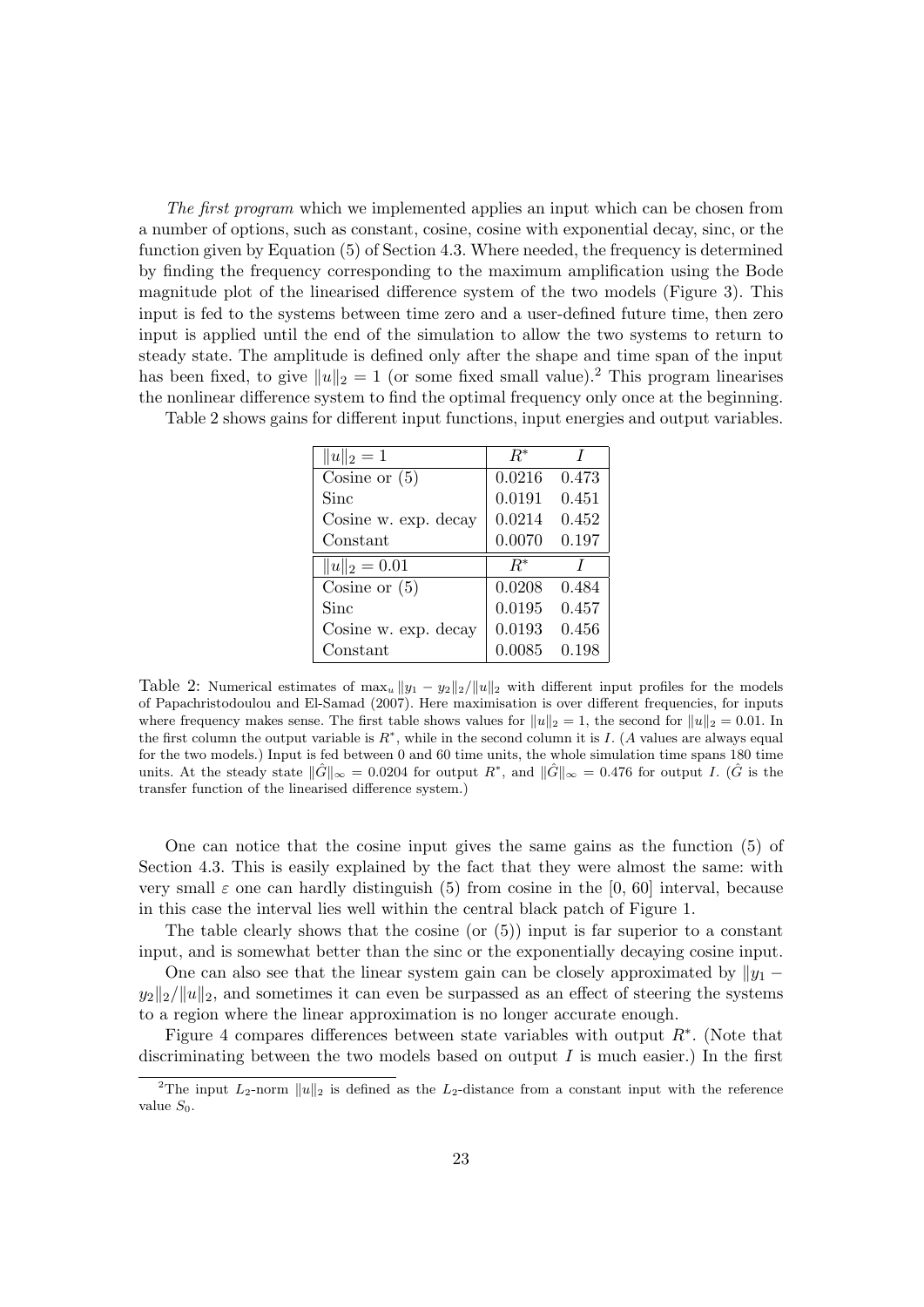plot the input between 0 and 60 time units is a constant function, in the second one it is cosine. The cosine input yields a visibly bigger difference between  $R^*$  values of the two models. One has to note that one measurement may not be enough to the discrimination, but a series of measurements is needed. This is in correspondence with the founding of our definition of optimality on  $L_2$ -distance.



Figure 4: Differences between state variables of the two competing models applying constant input (left) or cosine input (right) until time 60 (states of Model A minus states of Model B). Here the output variable (on which the choice of frequency depends) is  $R^*$ , and  $||u||_2 = 1$ .

In the introductory Section 2.2 we have already mentioned the work of Kremling et al. (2004), who (among other methods) used the algorithm that we call here first program. Both our and their methods use the Bode plots. The only difference between the two is that when they maximise difference between phase shifts, we maximise difference between gains. We think that our choice is more sensible, because measuring differences between gains is easier than between phase shifts.

The second program has all the features of the first one except that there is no choice of input profile. This second program linearises the systems around where they are sequentially, that is, every time they leave a user-specified spherical neighbourhood of the point around which the last linearisation happened.

After each linearisation the optimal frequency is determined again by the maximum amplification according to the Bode magnitude plot.

In the implemented code a cosine wave input is fed starting from phase zero, with the amplitude that gives unit energy input if this input is kept until the end and no further linearisations happen. When there is a new linearisation, a new cosine is started with phase zero and with the amplitude that will give unit total input energy if no new linearisations happen.

This method results in a broken input profile (Figure 5), where jumps often occur more frequently than what the wavelength is. These inputs give far inferior gains than the first program, which linearises only at the beginning (Table 3).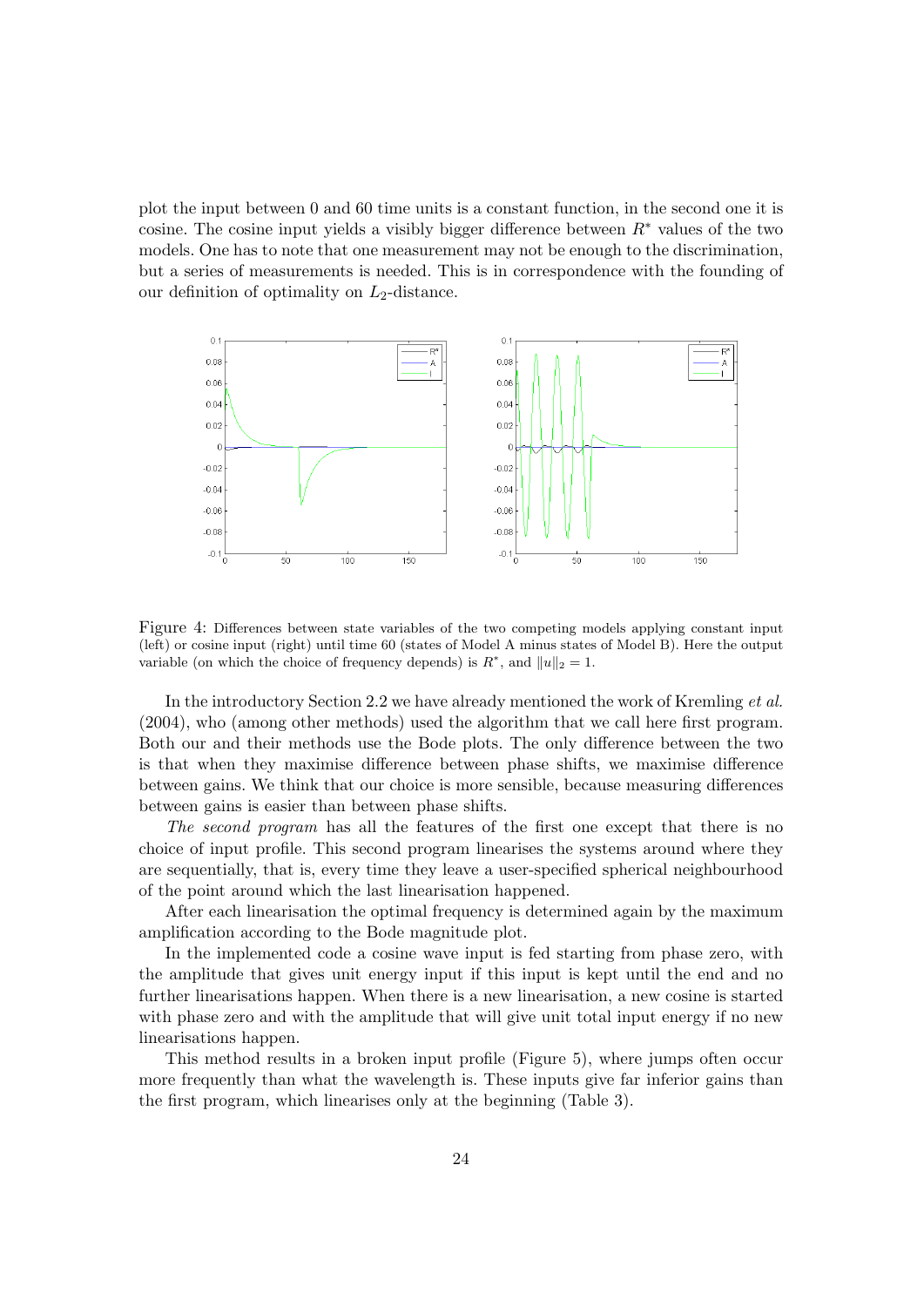

Figure 5: Input profile generated by the second program, and the respective phase of the cosine. Vertical lines mark linearisations, where the input function is modified. Here  $||u||_2 = 1$ , the output variable is I, and square distance threshold for new linearisation between current state and state around which linearisation was done is 0.1.

As the remaining input energy is consumed, the remaining time is also decreasing, but still the amplitude of the input decreases at each linearisation. (This happens because the cosine wave starts from its maximal value, hence uses more energy per time unit in the beginning than what the average is for the whole time interval in which the stimulus is non-zero.)

An enhanced version of the second program saves the previous phase of the input at each linearisation, and starts the new input with this phase, changing the frequency and amplitude only (Figure 6). Table 3 shows that this method gives better, but still dissatisfactory gains.

| $  u  _2 = 1$              | $R^*$  |       |
|----------------------------|--------|-------|
| Remembers phase of input   | 0.0176 | 0.457 |
| Always starts from phase 0 | 0.0159 | 0.410 |
|                            |        |       |
| $  u  _2 = 0.01$           | $R^*$  |       |
| Remembers phase of input   | 0.0178 | 0.421 |

Table 3: Numerical estimates of  $||y_1 - y_2||_2/||u||_2$  achieved by the second program for the models of Papachristodoulou and El-Samad (2007). The first table shows values for  $||u||_2 = 1$ , the second for  $||u||_2 = 0.01$ . The criterion for new linearisation was that the squared distance between  $(R^*, A, I)$  and the point around which the last linearisation happened reached 0.1 for the first table, and 0.00001 for the second one. In the first column the output variable is  $R^*$ , while in the second column it is I. (A values are always equal for the two models.) Input is fed between 0 and 60 time units, the whole simulation time spans 180 time units. At the steady state  $\|\hat{G}\|_{\infty} = 0.0204$  for output  $R^*$ , and  $\|\hat{G}\|_{\infty} = 0.476$  for output I.  $(\hat{G}$  is the transfer function of the linearised difference system.)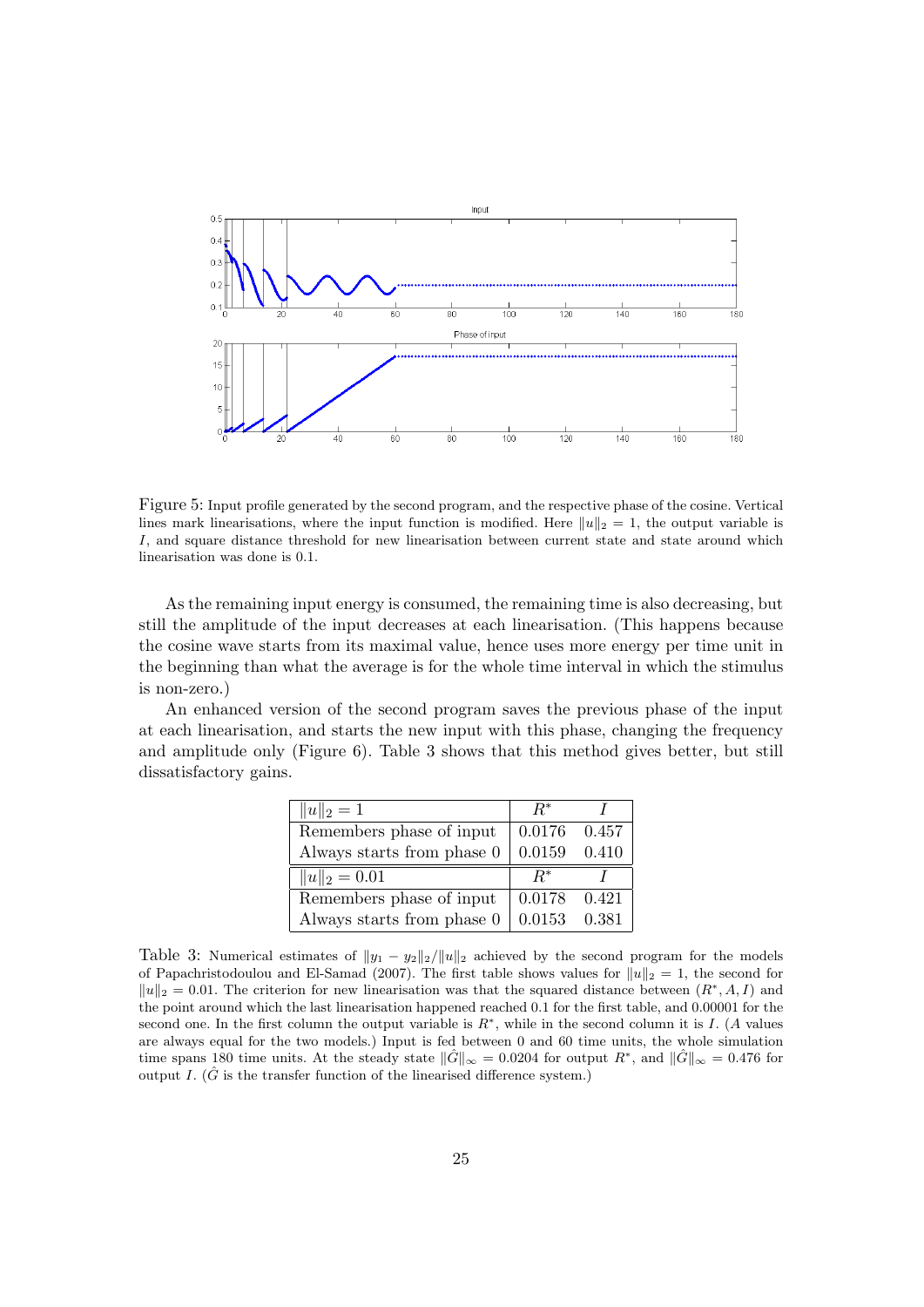

Figure 6: Input profile and the respective phase of the cosine generated by the enhanced version of the second program, which saves and reloads pre-linearisation phases. Vertical lines mark linearisations where the input function is modified. Here  $||u||_2 = 1$ , the output variable is I, and square distance threshold for new linearisation between current state and state around which linearisation was done is 0.1.

It seems probable that low gain is a result of the loss of periodicity of the cosine during the many new linearisations. The jumps of the discontinuous, broken input profile may have an effect which acts contrarily to that of the wave, and thus practically annihilate its beneficial effect.

The second program could be improved upon in at least two ways.

The less important modification would be that linearisations should happen every time when the actual linearisation of the system is too far from its last fixed linearised version, instead of when the state is too far from the state around which the last linearisation happened. So, with temporary but self-explanatory notation, instead of having a relinearisation criterion for  $|x(t) - x_{\text{last lin.}}|$ , one should have a criterion for  $\|\hat{G}_t - \hat{G}_{\text{last lin.}}\|_{\infty}.$ 

A more important improvement is expected from keeping the amplitude (and also the phase) of the cosine input at new linearisations, and only changing its frequency. This would give a continuous input profile without the problematic jumps. Here the stopping of the stimulation would be triggered by the input energy reaching the pre-specified value.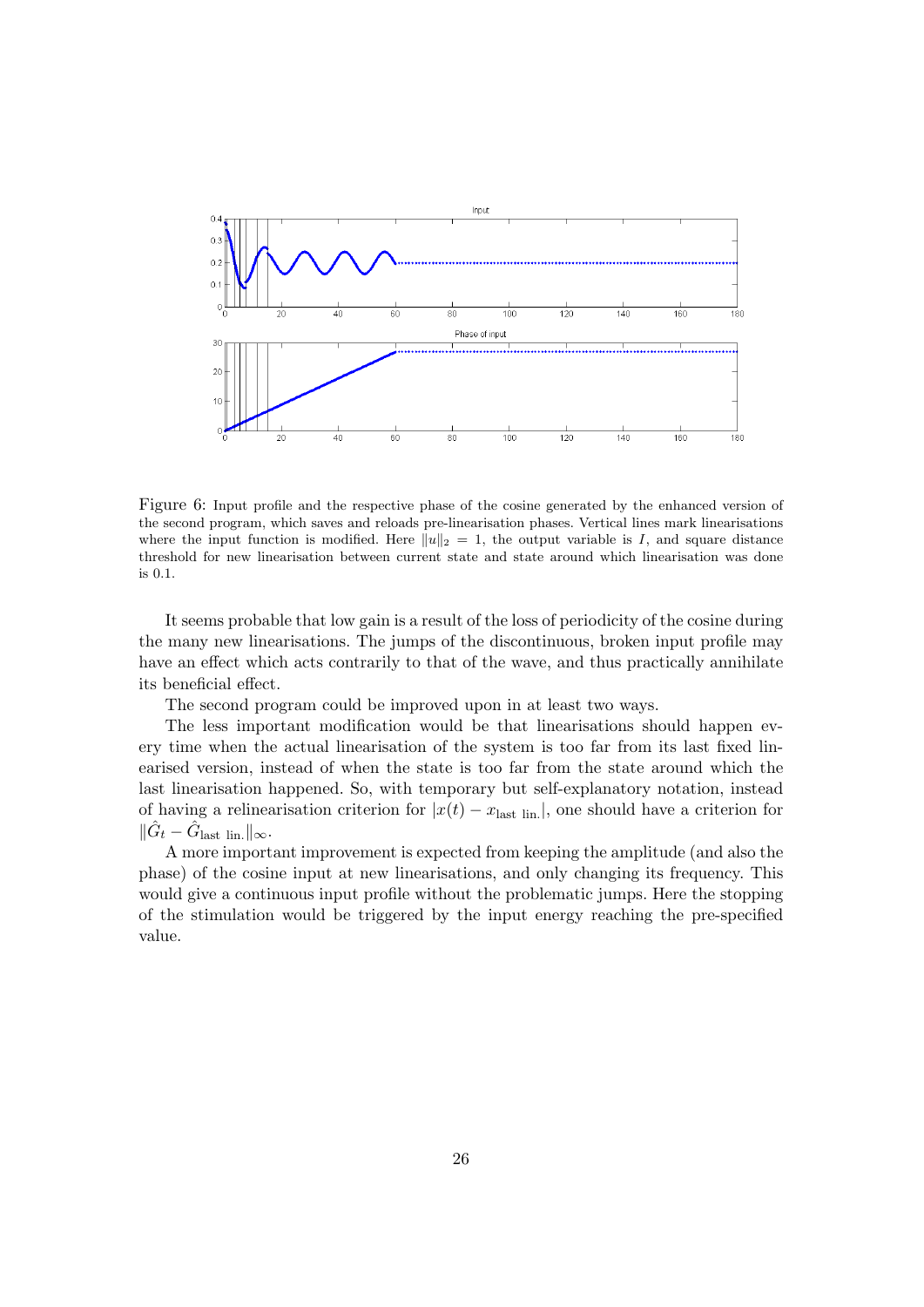### 6 Discussion and directions for future research

As we have discussed, the currently available version of the second program gives results which are inferior to those of the simpler first program.

If low energy inputs are allowed, then a single linearisation may well be justified. This gives way to the application of inputs based on frequency domain investigations (Section 4.3) or on the most refined and sophisticated solution we have developed, the ODE (7) of Section 4.5. Some pondering is needed how the search for the parameter  $\lambda_0$ could be included in the shooting method.

Sequential linearisation along the trajectory might lead to a good input profile if the proposed modifications to the second program prove useful.

#### 6.1 The nonlinear case

The treatment of the nonlinear case would be the ultimate task, but this is substantially more difficult than the linear case. Here we formulate the problem without studying it. Given more time, the optimal control formulation of Section 4.5 would be the way to start its investigation.

Let us assume that each system is of the form

$$
\begin{array}{rcl}\n\dot{x}(t) & = & f(x(t)) + g(x(t)) u(t), \\
y(t) & = & h(x(t)),\n\end{array} \tag{8}
$$

with functions f and q that ensure the existence of a unique solution. (It is enough that f is locally Lipschitz, g and h are continuous.) Note that the system is nonlinear in x, but affine dependency on the input  $u$  is assumed.

As one can expect, we define *optimal* experiment as an input u with  $||u||_2 \leq 1$  which meets the requirement that for the two models of the form  $(8)$ ,  $||y_1 - y_2||_2$  is maximal.

The problem can be formulated in more detail as follows. Given locally Lipschitz functions  $f_1$  and  $f_2$ , continuous functions  $g_1, g_2, h_1$  and  $h_2$ , and a common steady state  $x_0 \in \mathbb{R}^n$ , we are looking for the input function u that solves the following optimisation problem:

$$
\max_{u} \int_{0}^{\infty} (y_1(t) - y_2(t))^{T} (y_1(t) - y_2(t)) dt,
$$
  

$$
\int_{0}^{\infty} u(t)^{T} u(t) dt \le 1,
$$
  

$$
\dot{x}_1(t) = f_1(x_1(t)) + g_1(x_1(t)) u(t),
$$
  

$$
y_1(t) = h_1(x_1(t)),
$$
  

$$
\dot{x}_2(t) = f_2(x_2(t)) + g_2(x_2(t)) u(t),
$$
  

$$
y_2(t) = h_2(x_2(t)),
$$
  

$$
x_1(0) = x_2(0) = x_0.
$$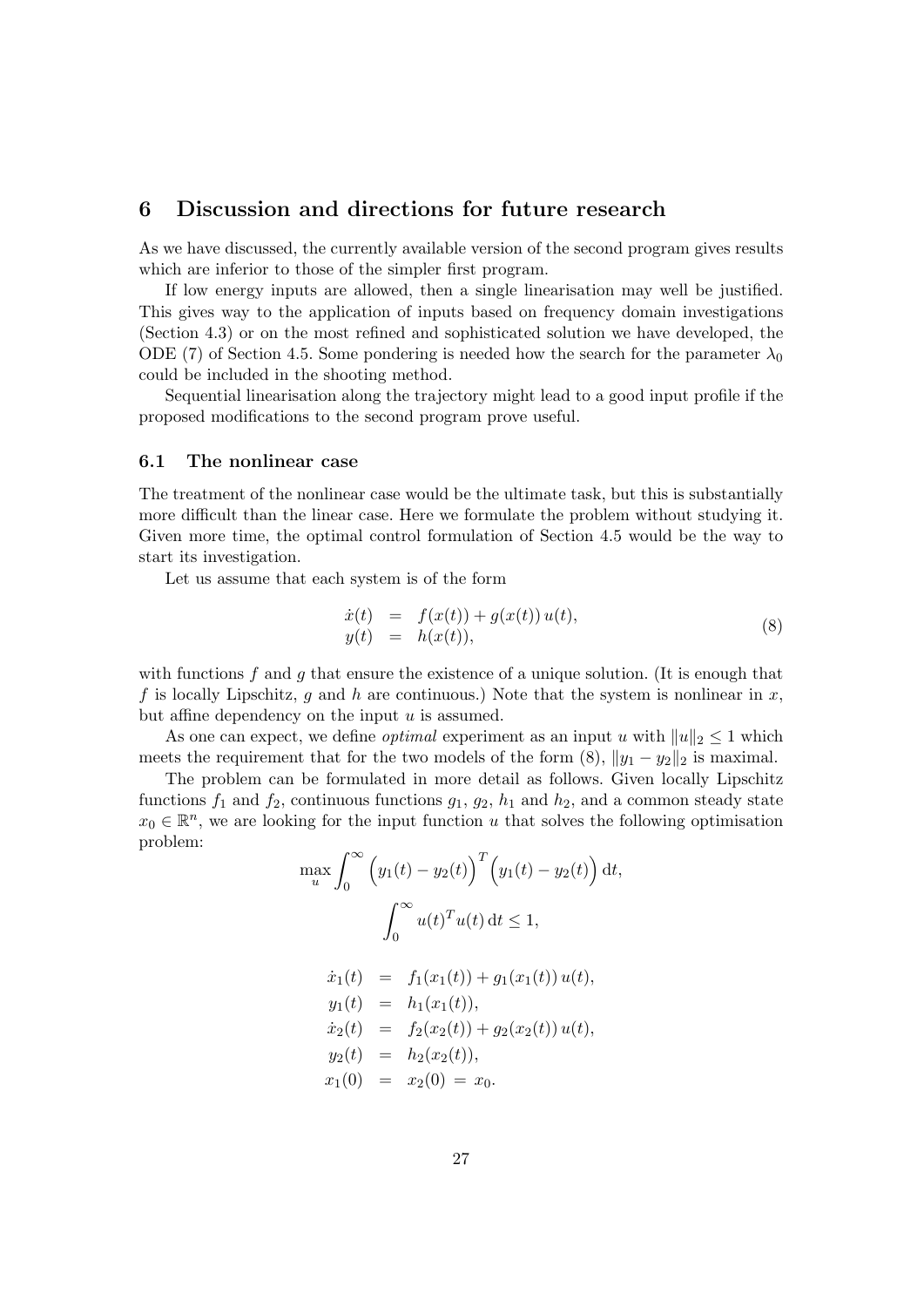#### 6.2 A different problem formulation with the Hankel operator

So far we have been looking at and been stimulating systems from time zero, applying input and measuring output simultaneously. In fact, one could consider a different approach, in which input is applied before a fixed time, say 0, no input is applied afterwards, and output is taken only once this fixed time has passed.

In addition to the state space description one can use the input-output operator  $G: L_2(]-\infty,\infty[) \to L_2(]-\infty,\infty[)$ , for which  $y = Gu$ .

The Hankel operator  $\Gamma_G: L_2(-\infty,0]) \to L_2([0,\infty])$  of G is defined by

$$
\Gamma_G = P_+ G|_{L_2(]-\infty,0]},
$$

where  $P_+$ :  $L_2(]-\infty,\infty[) \to L_2([0,\infty[)$  is the projection by truncation. So the Hankel operator connects input

$$
u: ]-\infty, 0] \to \mathbb{R}^q
$$

with output

$$
y\colon [0, \infty[ \to \mathbb{R}^p.
$$

Equivalently,  $\Gamma_G = \Psi_o \Psi_c$ , where

- $\Psi_c$  is the *controllability operator*, which maps u to  $x(0)$ ,
- $\Psi_o$  is the *observability operator*, which maps  $x(0)$  to y with no input after time 0.

Indeed, as the support of input  $u$  is in the past, it only affects future output  $y$  through the state at time 0,  $x(0)$ .

The introductory results of this theory are about the norm of the Hankel operator, which marks a good starting point for potential investigations of optimal experiment design (Dullerud and Paganini, 2000).

#### 6.3 Conclusion

After setting a definition of optimal experiment, this piece of work engaged with the design problem from multiple directions. The assumptions, for instance on the dimension of input and output, were sometimes changed in order to enable the derivation of strongest results.

During the project a new and promising idea formed, the Hankel formulation, which we could not track down because of the lack of time. This would be an interesting direction for future research.

The optimal control approach applied to the nonlinear case is worth just as much consideration. Its flexibility in incorporating constraints makes it a very promising tool in experiment design.

The mathematical apparatus of our designs may be challenging to biologists, so often collaborations will become necessary between experimentalists and people with mathematical sciences background to implement these and future experiment design techniques.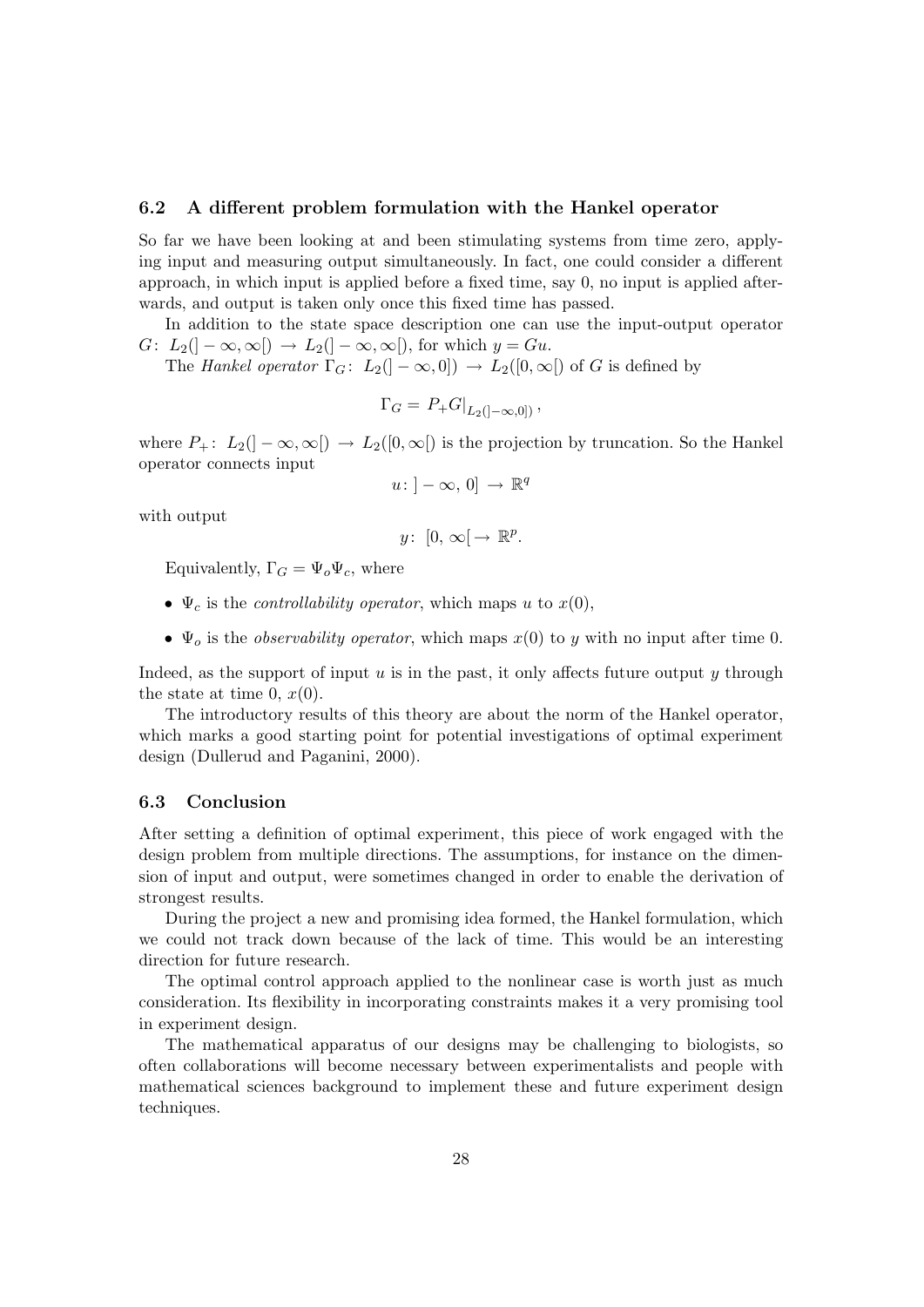If we turn to the motivating practical biological problems once again, we can see that our results are not mature yet, but very importantly, applications are not beyond reach.

#### Acknowledgements

The author is thankful to Antonis Papachristodoulou, who helped his work with many ideas, and whose literacy of the subject proved crucial to a better understanding, and helped collate an informative list of references. This work could not have been carried out without financial support from the EPSRC through the Life Sciences Interface Doctoral Training Centre, University of Oxford.